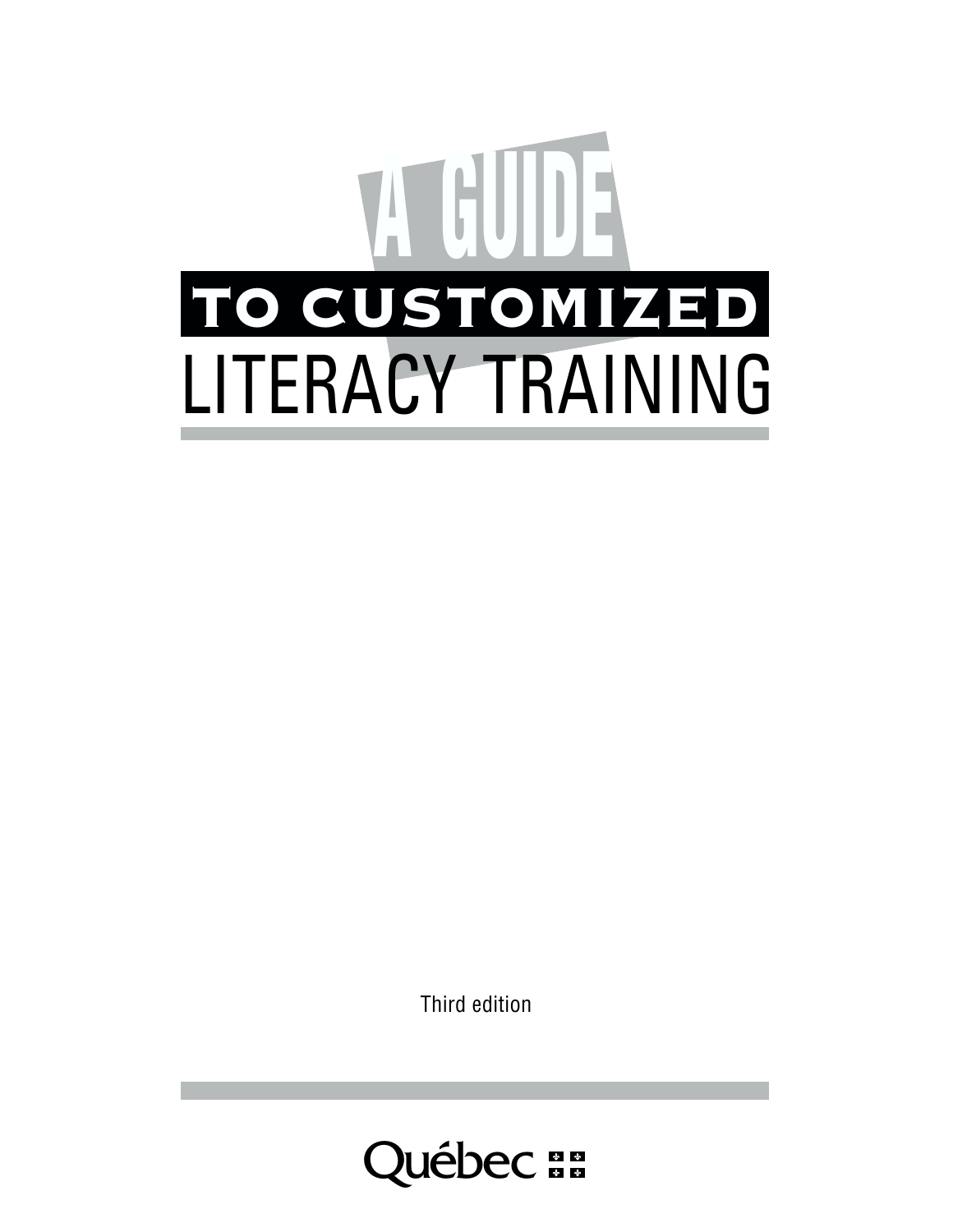

Third edition

Direction de la formation générale des adultes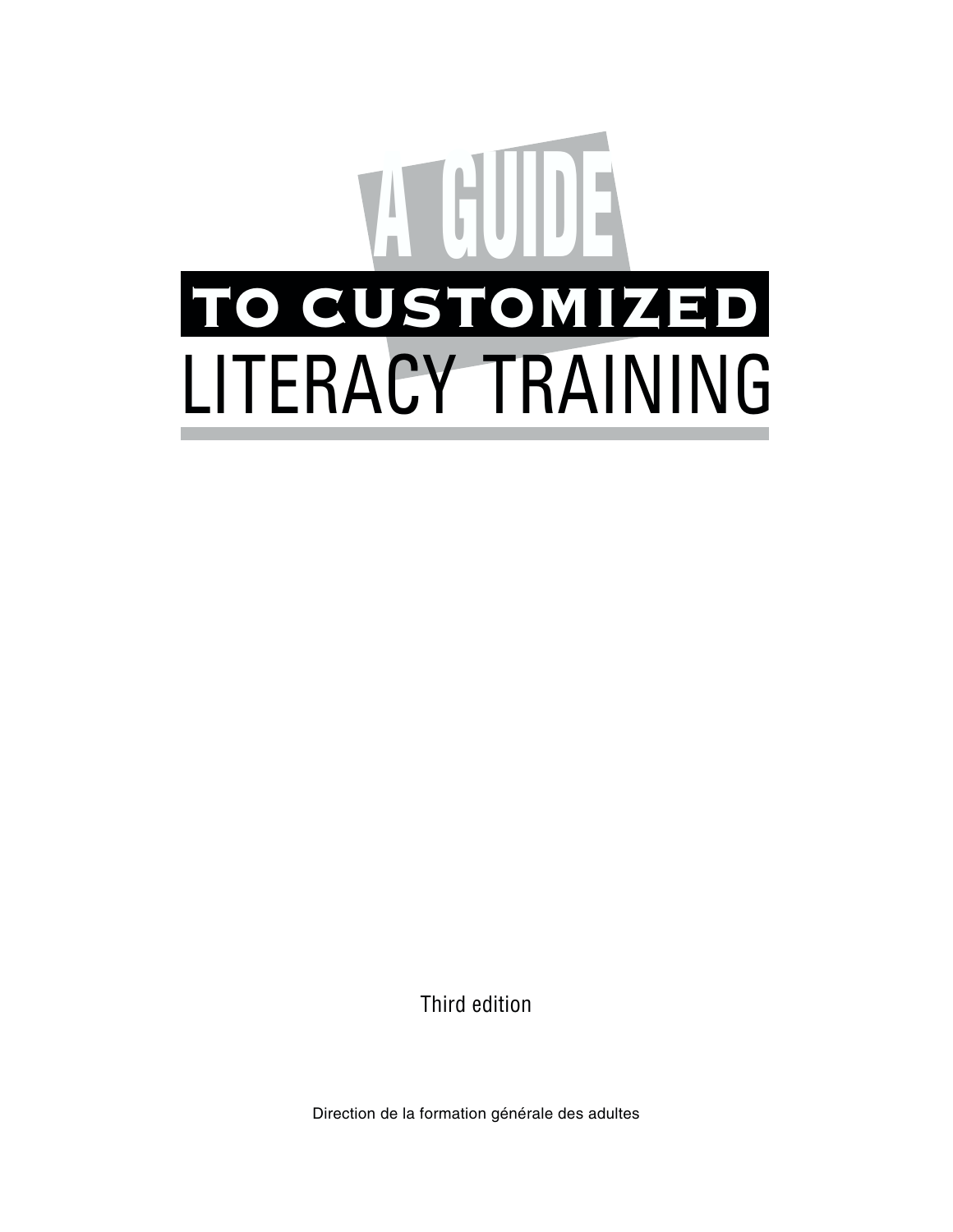© Gouvernement du QuÈbec Ministère de l'Éducation, 1998 — 98-0959

ISBN 2-550-34010-8

Dépôt légal - Bibliothèque nationale du Québec, 1998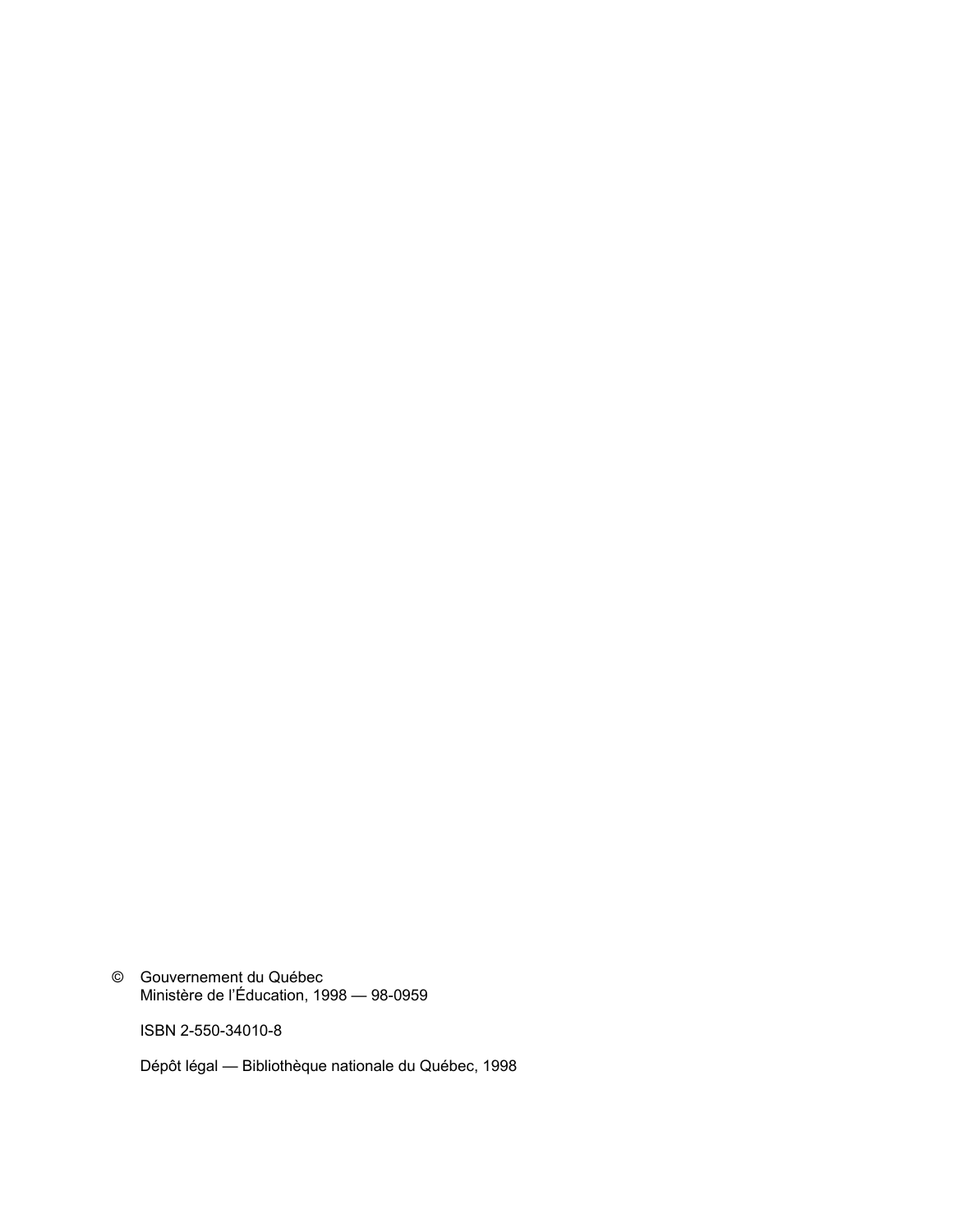### **ACKNOWLEDGMENTS**

We would like to thank the members of the provincial consultation committee for their cooperation and their recommendations for this updated version of the *Guide*. We would also like to thank everyone who helped produce the *Guide*.

#### **Book 1: Coordination, Supervision of the Updated Version and Writing**

Margot Désilets, Commission des écoles catholiques de Québec Jean Patry, Commission scolaire Jacques-Cartier

#### **Book 2: French Version**

Micheline Landry, trainer, Commission scolaire Jacques-Cartier Ghislaine Gauthier, trainer, Commission scolaire Jacques-Cartier

#### **Coordination and Supervision of English Adaptation**

Patti L. Moore, Eastern Québec Regional School Board

#### **Book 2: English Literacy Objectives**

Ann Fairhurst-Lozyk, Commission scolaire Jérome le Royer Judith Kelley, Lakeshore/Baldwin-Cartier School Boards Judy Purcell, Commission scolaire Jérôme-Le Royer

#### **Book 2: Word Processing**

Cynthia Michaud, Eastern Québec Regional School Board

#### **Book 3: Arithmetic**

Doris St-Pierre, trainer, Commission scolaire Jacques-Cartier

#### **Functional Learning**

Brigitte Arsenault, literacy consultant Ginette Arbour, pedagogical consultant, Commission des écoles catholiques de Québec, with the assistance of Jocelyne Gratton for two functional learning situations

#### **Learner's Notebook**

André Revert, pedagogical evaluation consultant, with the assistance of Micheline Landry, Ghislaine Gauthier, Doris St-Pierre and Francine Boivin, Commission scolaire Jacques-Cartier

#### **Coordination and Standardization of Codes for Books 2 and 3, and the Functional Learning Situations**

Jean-Yves Desjardins, education consultant, Commission scolaire Thetford-Mines

#### **Person Responsible at the Direction de la formation générale des adultes**

Margot Désilets, Commission des écoles catholiques de Québec

## Coordinator, Direction de la formation générale des adultes

Lino Mastriani

#### **Translation**

Direction de la production en langue anglaise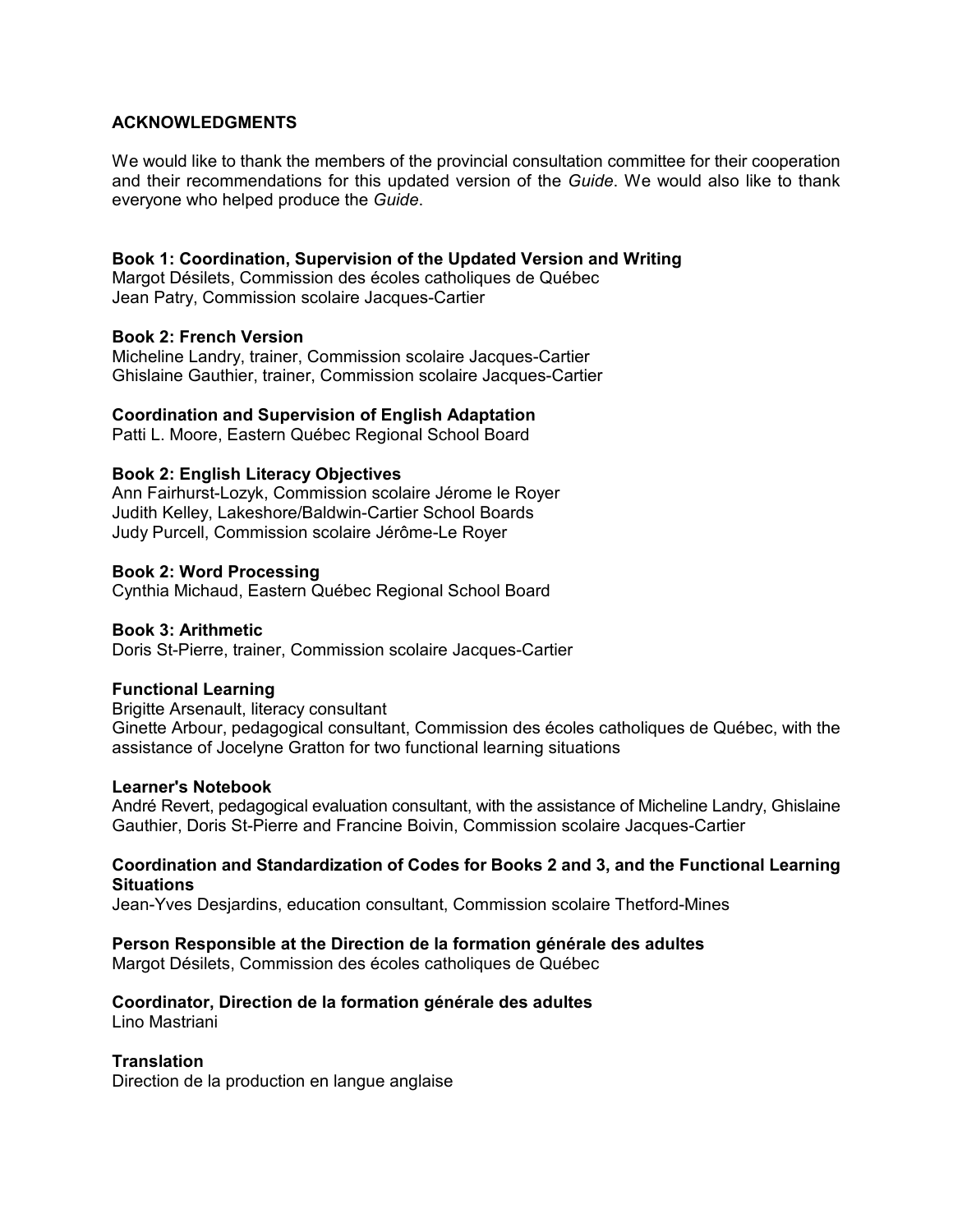# **FOREWORD**

We are pleased to present the third edition of the *Guide to Customized Literacy Training*. The second edition of the *Guide* had to be revised primarily because the *Basic school regulation respecting educational services for adults in general education*, Order in Council 732-94, 18 May 1994 (*Basic school regulation*) prescribed a reorganization of education services. The changes made and the reasons for these changes are discussed later in the *Guide*.

The first edition of the *Guide* was prepared by a team of literacy specialists. After in-field testing, it was revised by the same team, and the new version became the second edition. The present updated version was also produced by a team of literacy specialists, according to the suggestions of a committee made up of representatives from every region of Québec.

The *Guide to Customized Literacy Training* contains guidelines, banks of objectives for English and Arithmetic, which may be divided into four learning phases, and functional situations, which should facilitate a learning approach that may be adapted to the needs of every literacy group in QuÈbec. The banks of objectives and the functional situations correspond to the competencies which the adults enrolled in the program must have in order to *function in a satisfying way* in real-life situations. The *Guide* also provides information on preparing workshops, but resources suited to each group should be added to this information.

The *Guide to Customized Literacy Training* has been written according to the concept of functional learning. This type of learning may prepare adult learners for carrying out a project which they define or may help them prepare for pre-secondary studies. Depending on the prerequisites required, functional learning may provide learners with access to career counselling and life skills training.

The *Guide to Customized Literacy Training* is the official literacy program of the ministère de l'Éducation. It is provided to all Québec school boards offering literacy training in English or in French. It is also provided to any community organizations that request it. Instructional materials based on the *Guide* have also been produced. A list of these is given in Appendix 1.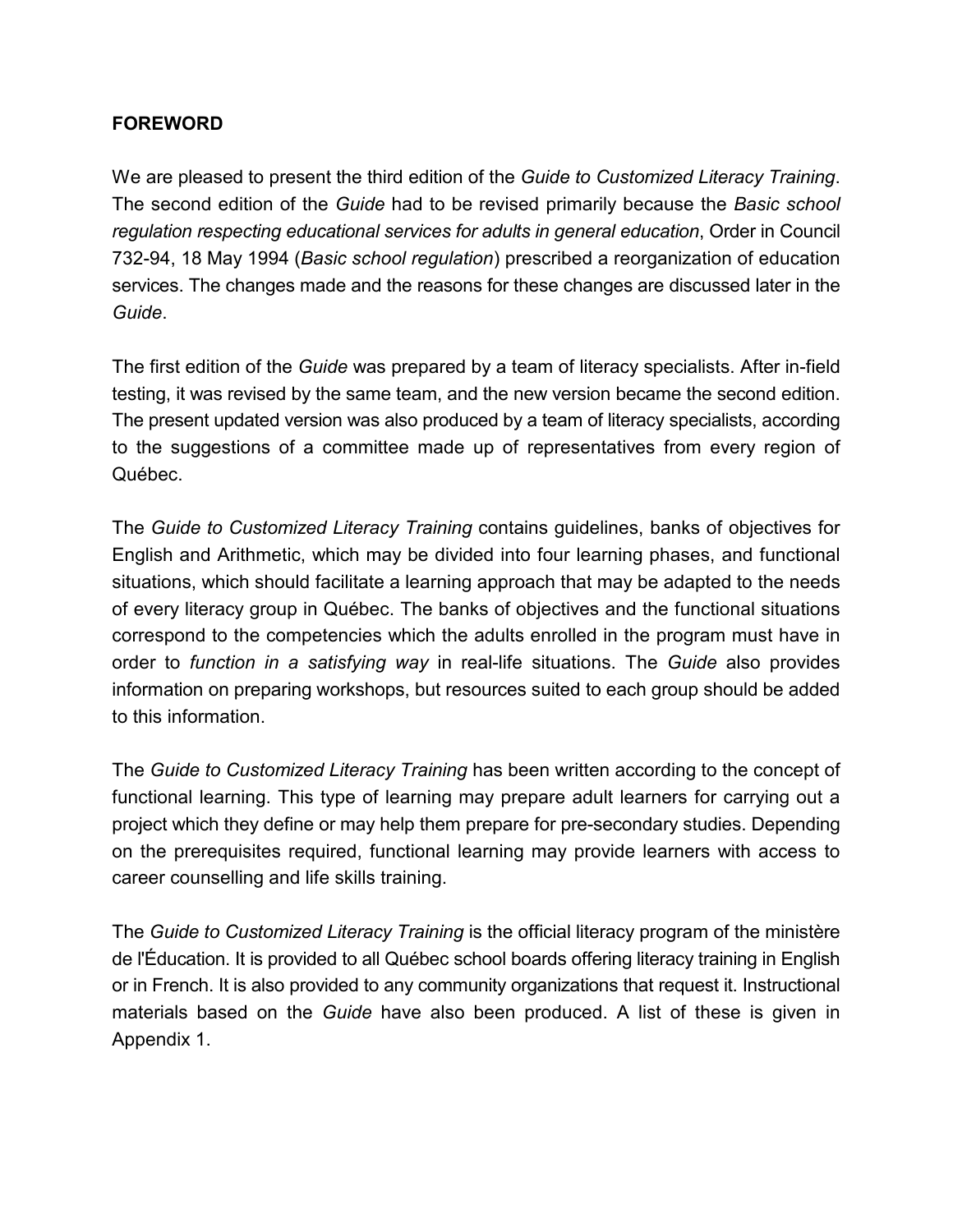We wish you every possible success in your literacy activities and hope that the third edition of the *Guide to Customized Literacy Training* will prove useful to you.

Alain Mercier, Director Direction de la formation générale des adultes Ministère de l'Éducation du Québec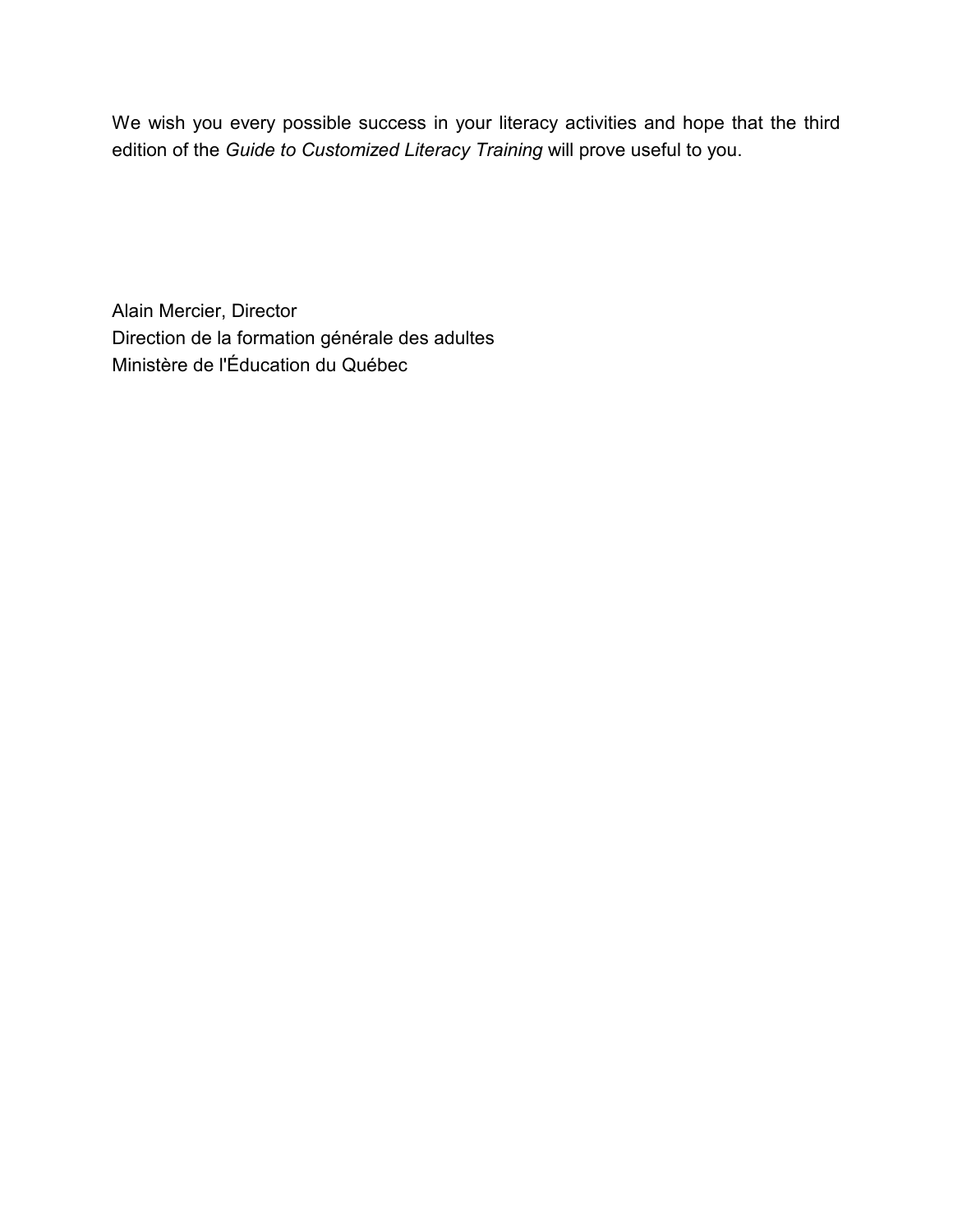# **TABLE OF CONTENTS**

|                                                          | Page           |
|----------------------------------------------------------|----------------|
| <b>INTRODUCTION</b>                                      | 1              |
| <b>BOOK 1: BASIC ASPECTS OF THE GUIDE</b>                | 5              |
| <b>GENERAL ORIENTATIONS</b>                              | $\overline{7}$ |
| Goal                                                     | $\overline{7}$ |
| Purpose                                                  | 8              |
| Objectives                                               | 8              |
| Integration of Learning                                  | 9              |
| THE MODEL AND THE APPROACH                               | 10             |
| Model: Customized Training Approach                      | 11             |
| Presentation of the Approach<br>$\bullet$                | 11             |
| Schematic Description of the Approach<br>$\bullet$       | 11             |
| Table 1                                                  | 13             |
| Approach: Functional Learning Process (FLP)              | 17             |
| <b>Presentation of the Process</b><br>$\bullet$          | 17             |
| <b>Schematic Description of the Process</b><br>$\bullet$ | 20             |
| Table 2                                                  | 21             |
| Table 3                                                  | 22             |
| Table 4                                                  | 23             |
| Table 5                                                  | 24             |
| <b>BIBLIOGRAPHY</b>                                      | 25             |
| ADDENDA: LIST OF DOCUMENTS AND PUBLICATIONS              | 28             |
| <b>BOOK 2: ENGLISH</b>                                   |                |
| <b>BOOK 3: ARITHMETIC</b>                                |                |
| <b>APPENDIX 1: LEARNER'S NOTEBOOK</b>                    |                |
| <b>APPENDIX 2: FUNCTIONAL LEARNING SITUATIONS</b>        |                |

# **APPENDIX 3: FUNCTIONAL LEARNING SITUATIONS FOR IMMIGRANTS**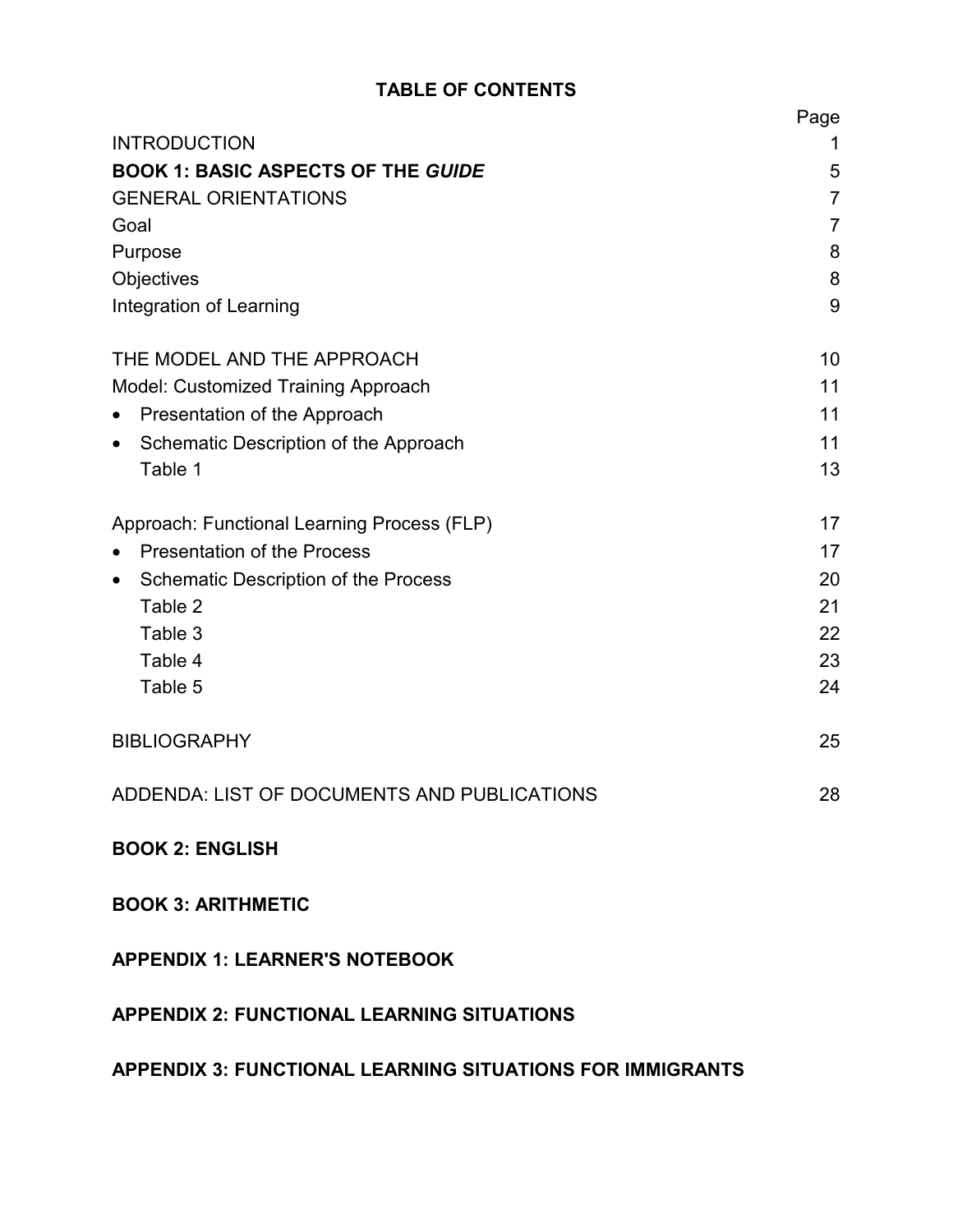## **INTRODUCTION**

The third edition of the *Guide to Customized Literacy Training* became necessary in order to comply with the *Basic school regulations respecting educational services for adults* (*Basic school regulations*). It constitutes an updated version of the second edition, which has been used by the literacy services of Québec school boards since the fall of 1989. The results of in-field testing on the use of the *Guide*, conducted with 240 literacy teachers, indicate that 90 percent follow the orientations contained in the *Guide*.

The revised edition of the *Guide* does not include changes to the orientations of literacy training. It is rather the presentation of the *Guide* which has been improved so that it is easier to use. Furthermore, the *Basic school regulations* require educators to place certain aspects of literacy training within the context of the other adult education services. The results of a study conducted by the Direction de la formation générale des adultes (DFGA) in 1994-95 on the application of the *Basic school regulations* in five school boards will aid in determining the elements that may be integrated with the other services.

To facilitate the task of updating the *Guide*, a committee composed of representatives from every region in QuÈbec was struck in 1992-93. Its mandate was to make recommendations to the Service de l'alphabétisation on the main elements to be updated. In 1994-95, a working group updated the second edition according to the recommendations made. Presented below is a brief description of the major changes.

- Book 1, on the basic aspects of the *Guide*, has been improved in the following ways:
	- simplified presentation of the customized literacy training approach the general framework of literacy training - and of the functional learning process, suggested as an approach for preparing and carrying out training activities in phases 2 and 3 of the process;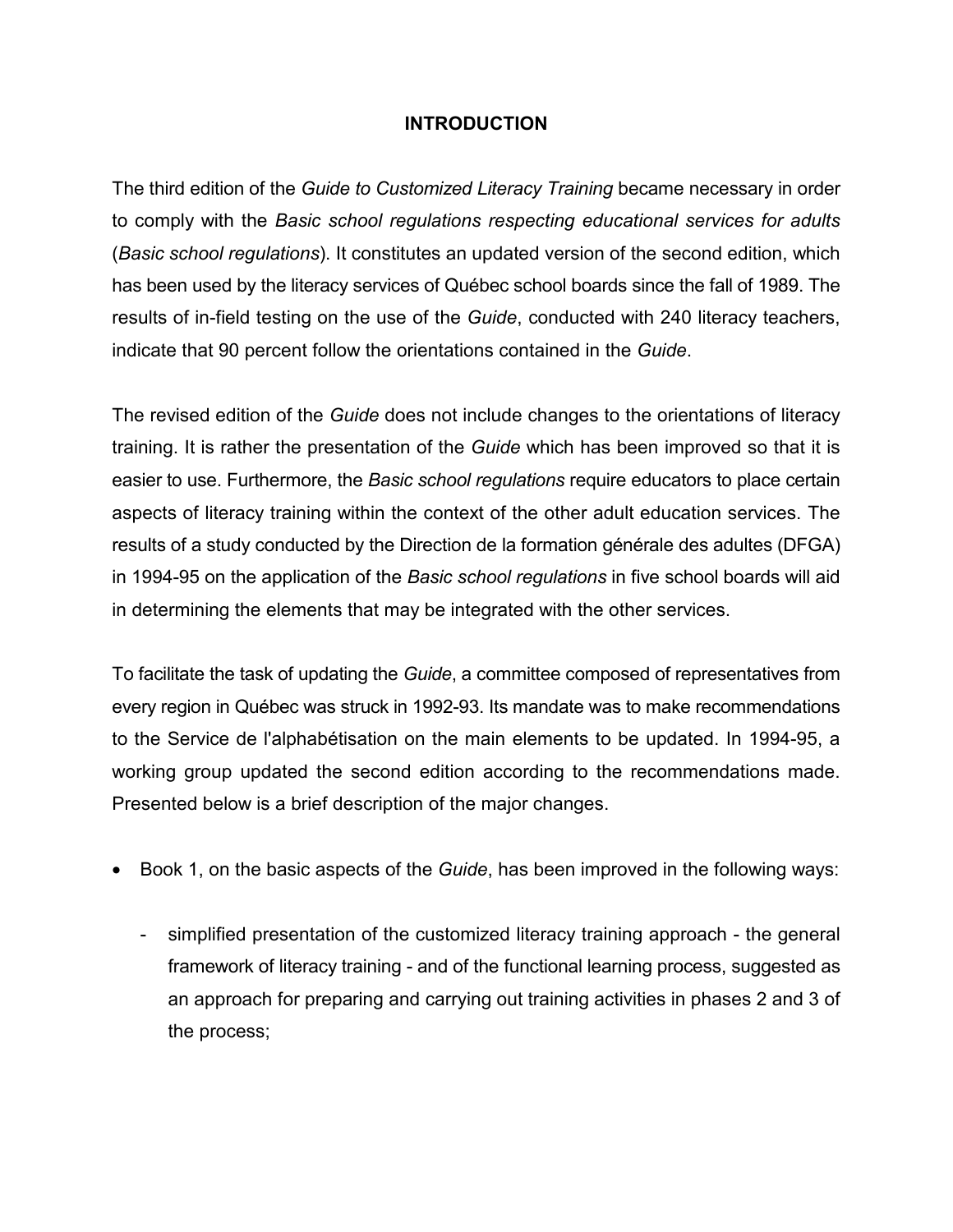- illustration of how to apply the four phases of the customized training approach and the four modes of the functional learning process as shown in the video, "La formation en alphabétisation selon le *Guide*";
- presentation of the concept of integration of learning, which ensures that the general orientations are put into practice; the integration of learning is a fundamental characteristic of the *Guide to Customized Literacy Training*;
- replacement of the "Reception" and "Transition" stages with basic learning services as defined in the *Basic school regulations*. In literacy training, the "Reception" stage helped prepare adult learners for the learning approach undertaken and helped them plan their learning project; the "Transition" stage helped them progress to another stage of learning or carry out their projects. Preparation for literacy training and other types of training is now provided by basic learning services, which must accomplish goals such as:
	- producing the adult learners' entry training profiles;
	- developing a life skills plan for adult learners;
	- introducing adult learners to andragogy;
	- evaluating adult learners' motivation;<sup>1</sup>

 $1$  Basic learning services have not yet been implemented in the school boards; in the meantime, the codes for the "Reception" and "Transition" stages may still be used.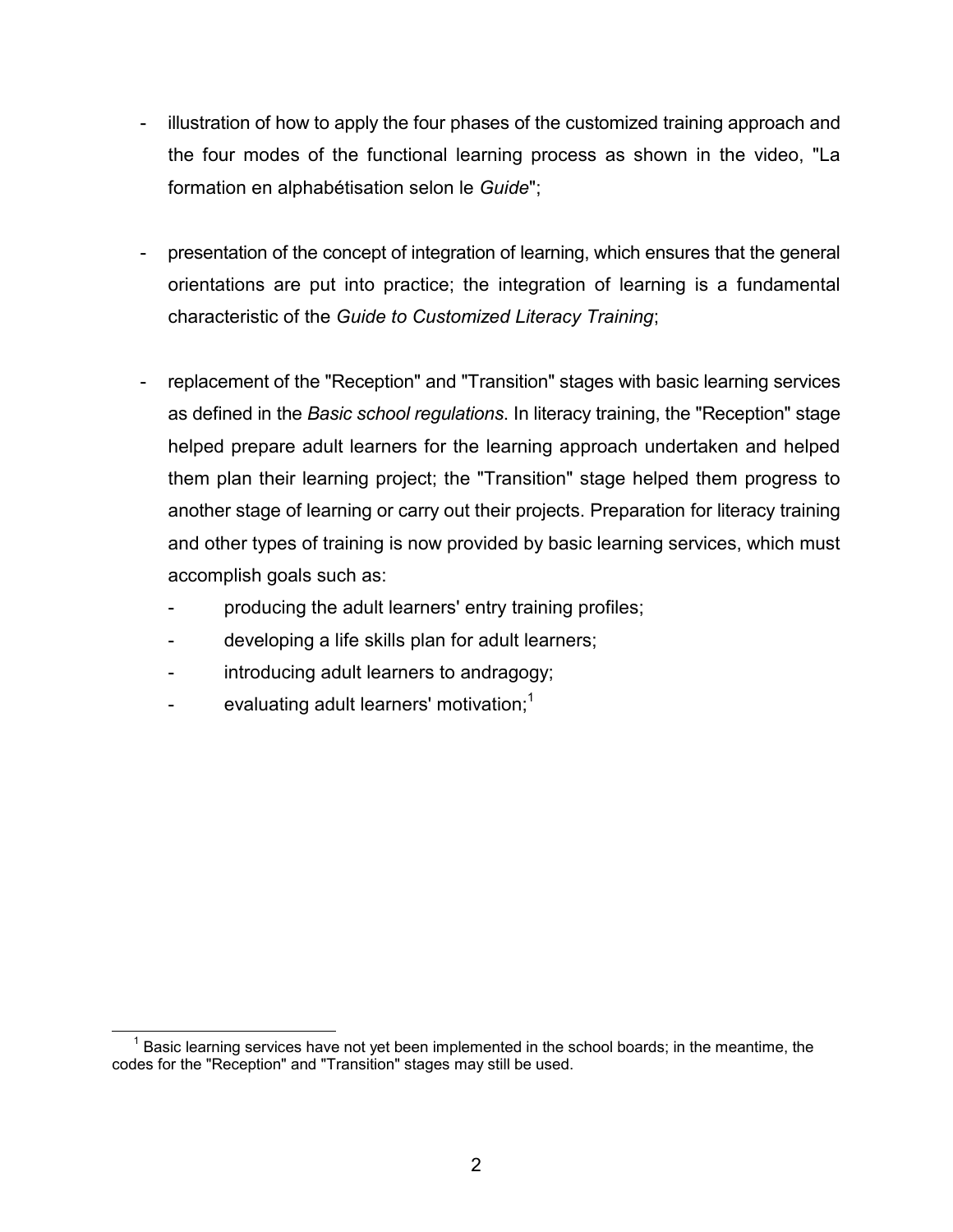- fusion of the orientation towards pre-secondary studies and the functional orientation; according to the *Basic school regulations*, "[l]iteracy services are designed to enable an adult to increase his functional abilities<sup>1</sup> through the acquisition of listening, oral expression, reading, writing and arithmetic skills based on his everyday activities and needs and, where applicable, to make it possible for him to pursue further studies."
- The Book of Themes (formerly Book 2) is not included in the third edition, but may still be consulted in the second edition.

The ten functional learning situations which, according to a survey carried out in some twenty school boards, are most often experienced by literacy learners in Québec have been grouped into four learning phases to facilitate dealing with certain themes. Objectives in English and Arithmetic have also been clearly defined and integrated at each phase, to enable learners to function well in these situations. The ten functional learning situations are listed in Appendix 3.

Other functional learning situations have been prepared for immigrant literacy learners. These situations are listed in Appendix 4.

<sup>&</sup>lt;sup>1</sup> In the *Guide*, the term *functional* must be understood as it is used in pedagogy and functional psychology drawing on functionalist thought.

In setting goals, purposes and objectives, training based on functional learning places considerable emphasis on individuals and what characterizes them: their needs, motivations and goals, the meaning events have for them, and their level of adaptation.

Training based on functional learning aims to integrate learning (functional integration) and, in a practical and realistic context, promotes harmony between an individual's characteristics and the opportunities offered by his or her personal and social environment (see note on p. 18). In this sense, all education should be functional.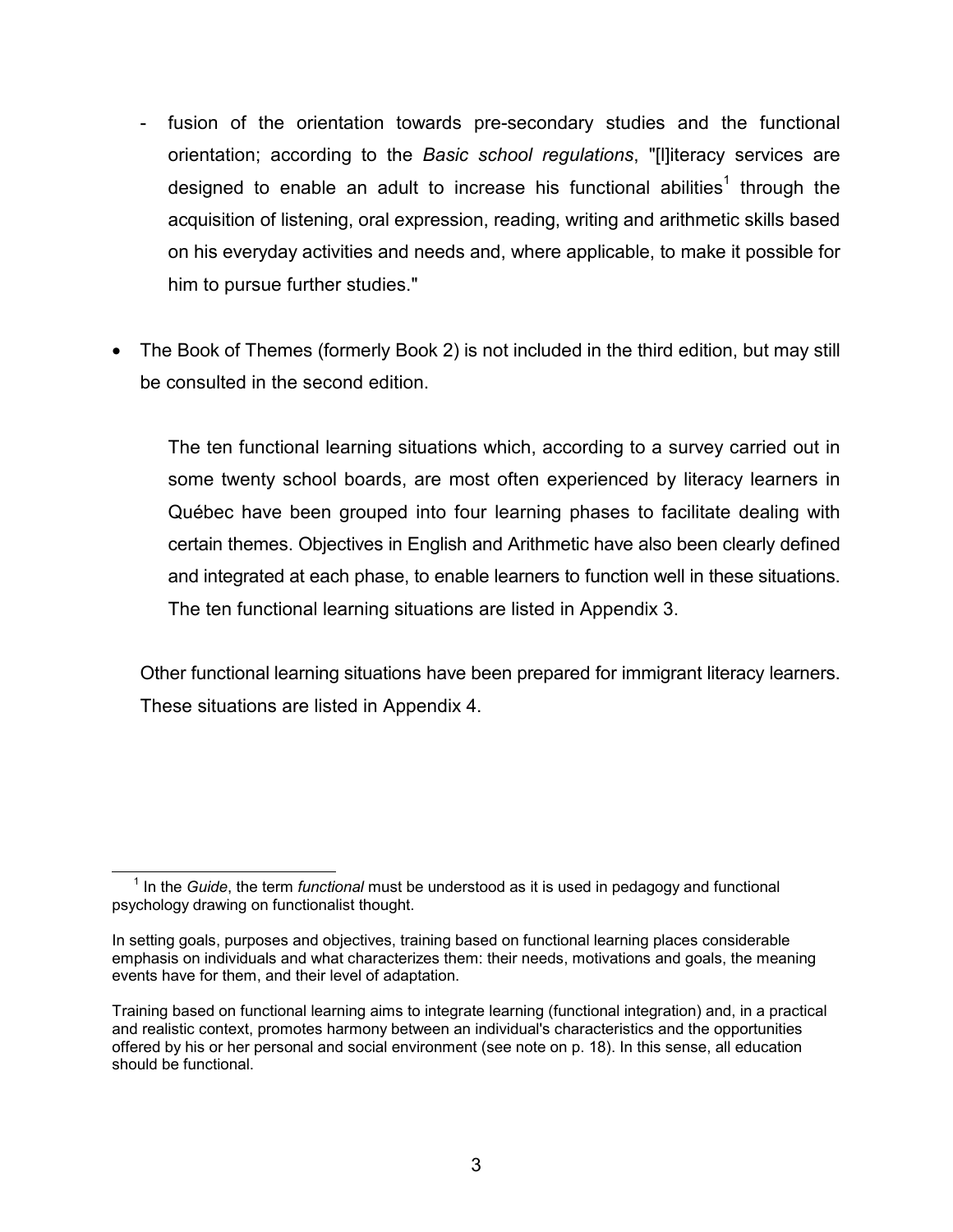• The Books on English and Arithmetic have become Books 2 and 3, respectively.

Instructional notes have been added to Book 2 (English). In 1993-94, English and Arithmetic programs were developed for the pre-secondary stage; however, the literacy objectives in phases 3 and 4 have been determined within a functional learning context to enable adult learners to attain them according to their own learning needs. Nevertheless, special attention is given to phase 3 and 4 objectives to establish the required links between literacy and pre-secondary studies.

The instructional notes for Arithmetic, phases 3 and 4, have been revised to take into account pre-secondary studies objectives.

The objectives for English and Arithmetic have been grouped in a table. Asterisks indicate the phase 3 and 4 objectives which also apply in pre-secondary studies.

Books 3 and 4 of the *Guide*, second edition, present the objectives by module and provide content elements for each intermediate objective. These objectives are still available in the second edition.

• Book 5 in the second edition has been replaced by the Learner's Notebook (Appendix 2). This book was revised to take into account the changes made to the Books on English and Arithmetic.<sup>1</sup>

 $1$  It was decided not to include Book 6 (see Addenda), which was part of the second edition, in the third edition. However, it may be used as a reference since it contains information about the application of learning orientations in literacy.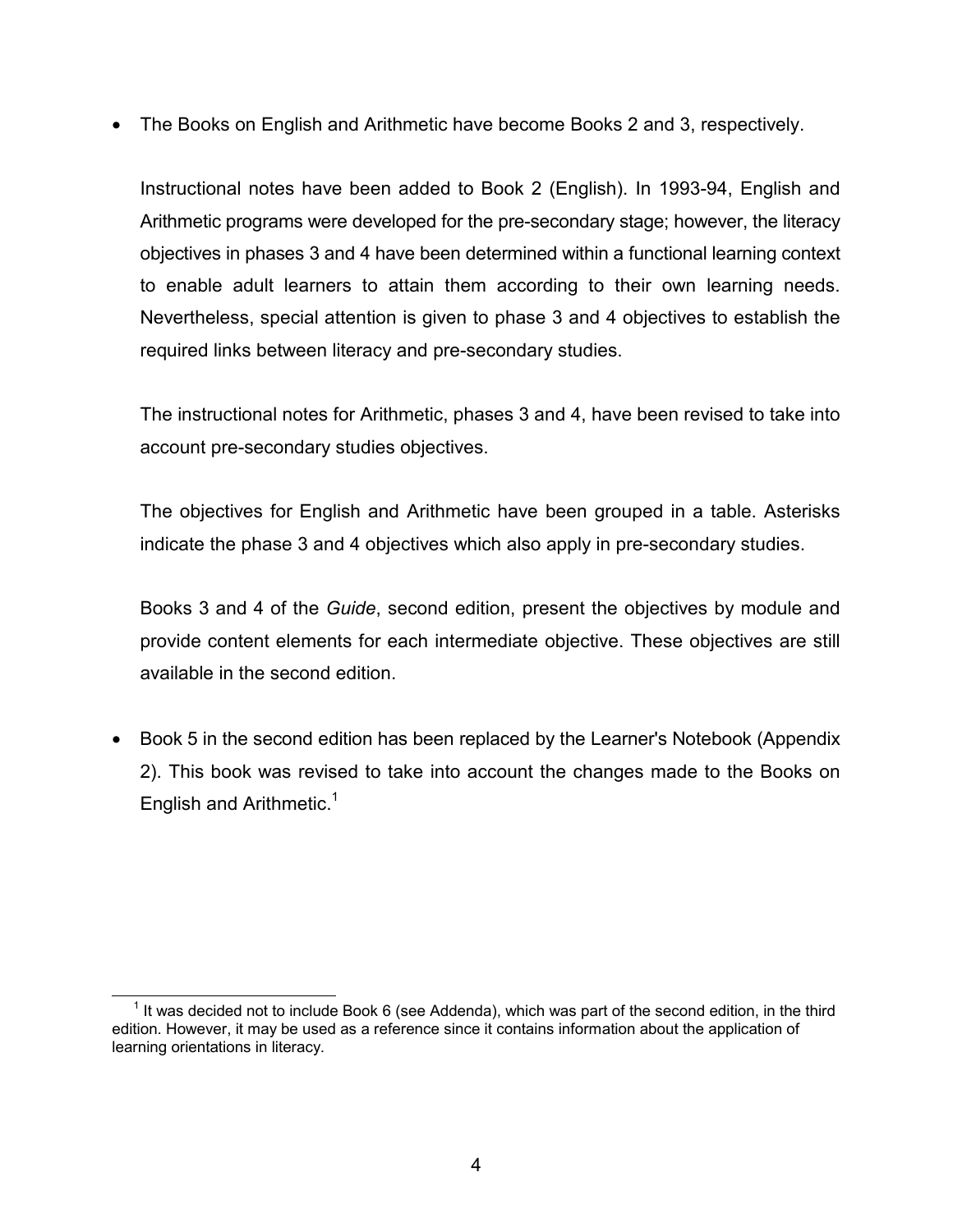# **BOOK 1: BASIC ASPECTS OF THE** *GUIDE*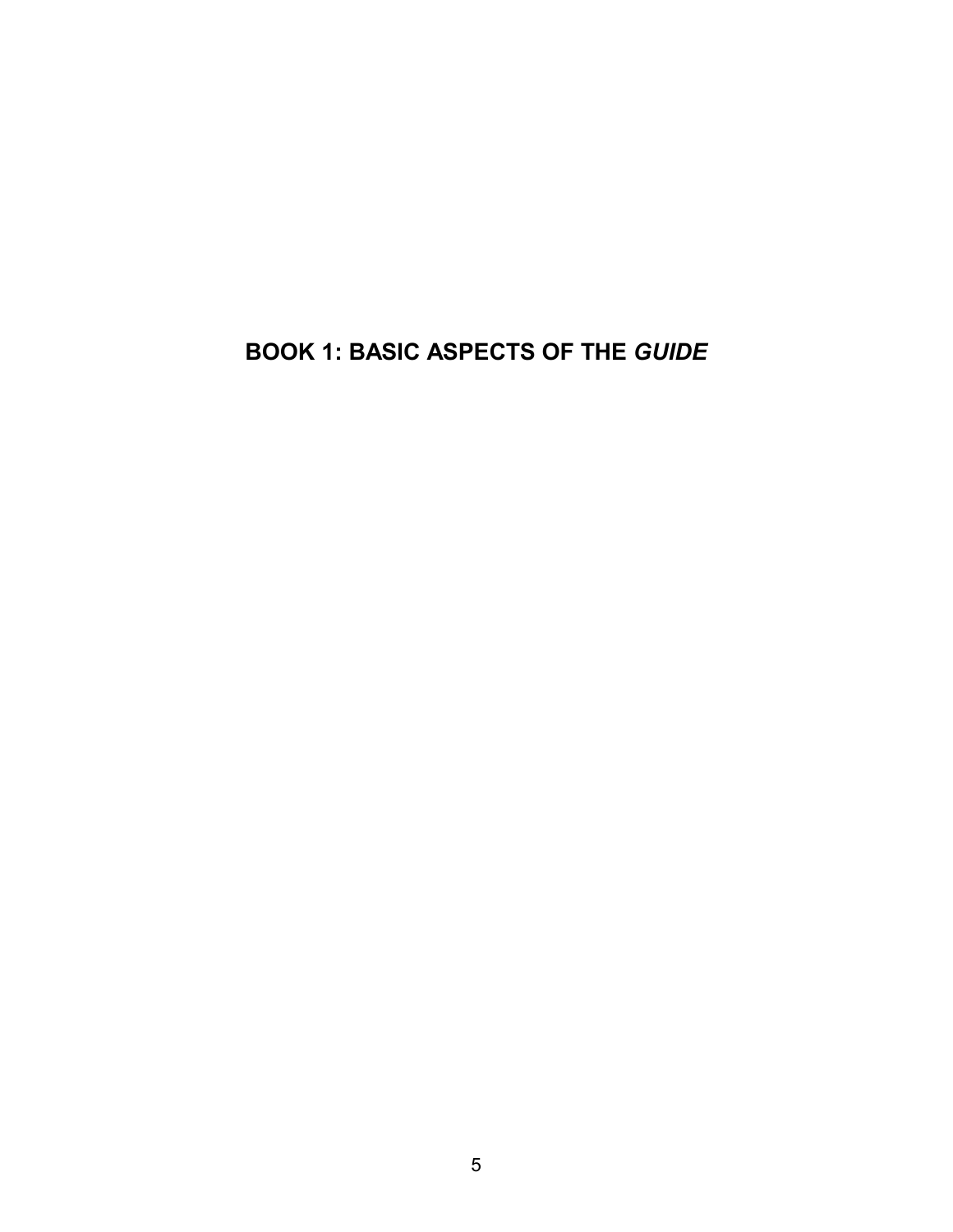# **GENERAL ORIENTATIONS**

## **Goal**

The goal of literacy training is to provide the tools so that adult learners are able to direct their development, on their own, using real-life situations as opportunities for learning.<sup>1</sup>

The training is given in an andragogical and metacognitive perspective. Andragogy may be defined as the art and science of helping adults to learn. It aims to develop in adults the functional competencies necessary to solve the various problems that they face. The first and broadest of the competencies adult learners must master is *LEARNING TO LEARN* so that they can direct their own development.

With respect to metacognition,<sup>2</sup> adults develop the general competency *LEARNING TO LEARN* by acquiring or improving their metacognitive knowledge, which consists of things adults know about their own cognitive mechanisms and learning strategies and the variables which hinder their effectiveness. Metacognitive knowledge directly influences adult learners' control over their learning process, which in turn influences and enriches metacognitive knowledge.

 $1$  Facilitated learning aims to increase adult learners' autonomy by providing them with the necessary learning tools and competenciesCknowledge and skillsCto function in everyday life.

 $2$  Metacognition is a recent and important area of cognitive psychology.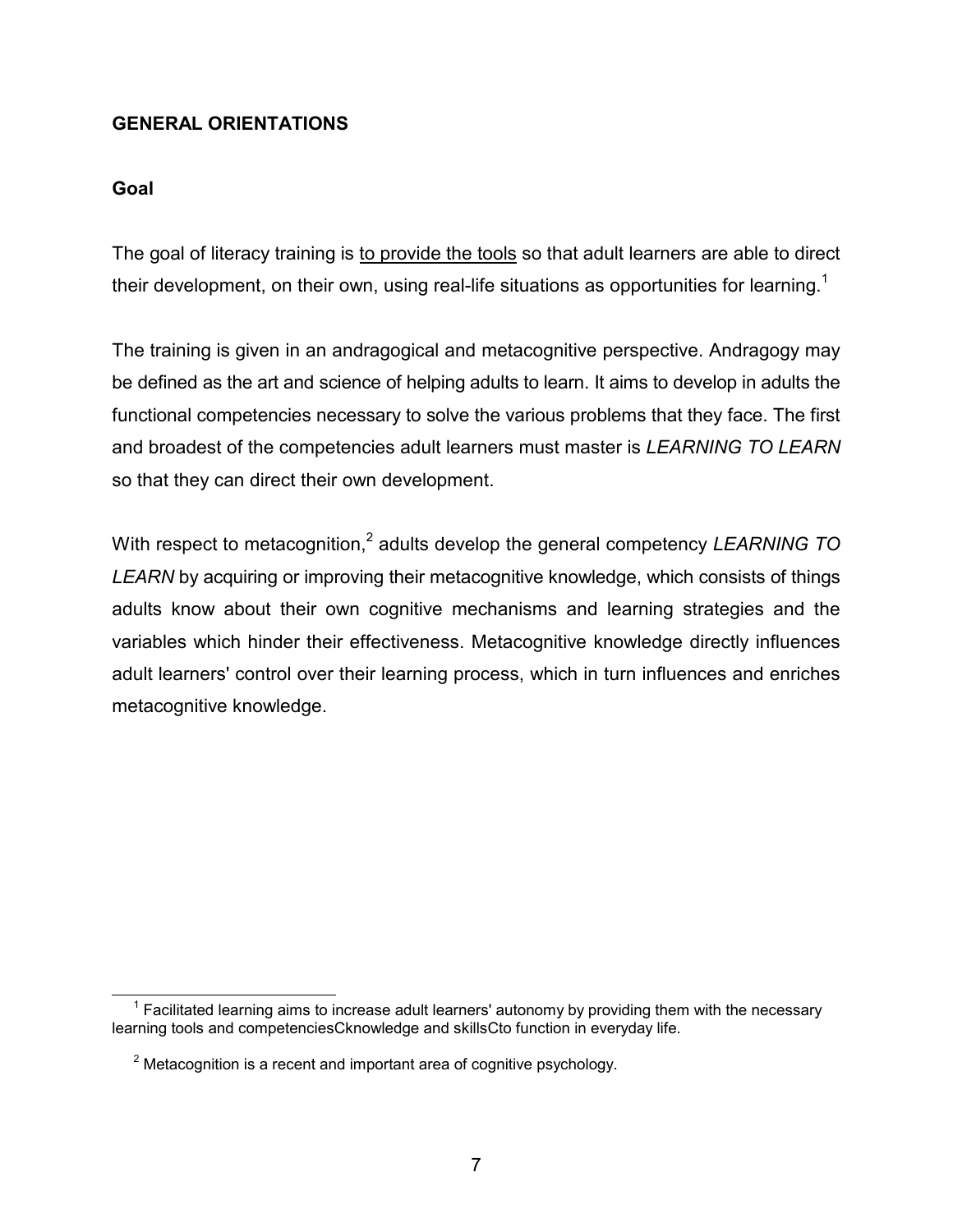## **Purpose**

The purpose of literacy training is to help adult learners become capable of functioning effectively and satisfyingly in real-life situations by allowing them to acquire functional competence in skills such as listening, speaking, reading, writing and calculating.

# **Objectives**<sup>1</sup>

The objectives reflect the expected outcomes at the end of training. Adult learners try to attain the objectives in order to meet their own needs and, in this sense, the objectives are of a highly subjective nature.

Bearing in mind the subjective nature of the expected outcomes, it is possible to state the competencies which adults skilled in literacy should possess. Most of these competencies are formulated in accordance with the learning objectives for English and Arithmetic, which are found in Books 2 (English) and 3 (Arithmetic) of the *Guide.*

The rigorous formulation of objectives most likely to interest adult learners enables the instructor to systematically evaluate the extent to which each learner is attaining the objectives. Evaluation is carried out with the adult. The Learner's Notebook (see Appendix 1) is a practical means of collecting data that may be used for evaluation purposes.

In literacy training, other types of objectives must be sought. These objectives are absolutely essential and they transcend conceptual, theme-related learning. Without in any way minimizing the importance of the latter, we must recognize that illiteracy - which

 $1$  All objectives in literacy training are intended to help learners interact with their personal and social environments (see note on page 18). Activities enabling adult learners to develop good citizenship should reflect the attainment of the objectives. These competencies include responsibility, participation, sharing, tolerance and helping others.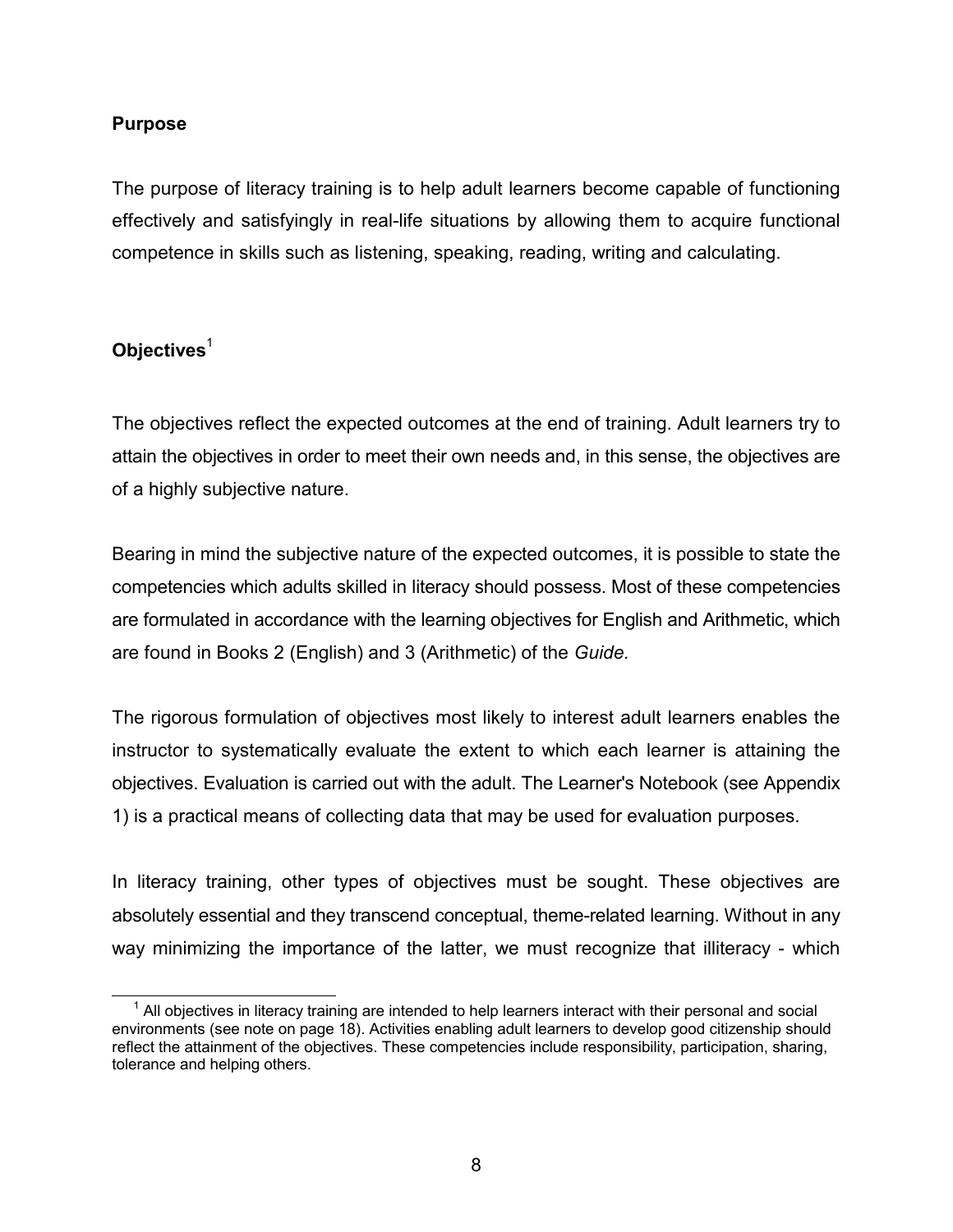deprives people of the skills indispensable to communication (listening, speaking, reading, writing and calculating) - also deprives them of the skills necessary to function effectively and satisfyingly in real-life situations. It is therefore essential for adult learners to acquire these missing skills. To do so, it is important that they define, seek and attain **functional learning objectives**.

Three types of functional learning objectives have been selected:

- 1. Theme or situational objectives, which involve the acquisition of practical functional competencies usable in real-life situations.
- 2. Objectives linked to the customized training approach, which involve the acquisition of practical functional competencies usable in a training project.
- 3. Objectives linked to the learning process, which involve the acquisition of practical functional competencies usable in various learning situations.

The attainment of functional objectives can definitely be evaluated. However, evaluation can be done only in a subjective manner. The Learner's Notebook is, therefore, an effective tool on which to base an evaluation of both functional and theme-related objectives. The andragogical helping relationship is valuable and highly educational for adult learners.

# **Integration of Learning**

The integration of learning is a basic characteristic of the *Guide to Customized Literacy Training*. Its purpose is the unification of learning and it is a determining factor in the learner's attainment of the program's goal. Integrated learning occurs when the learning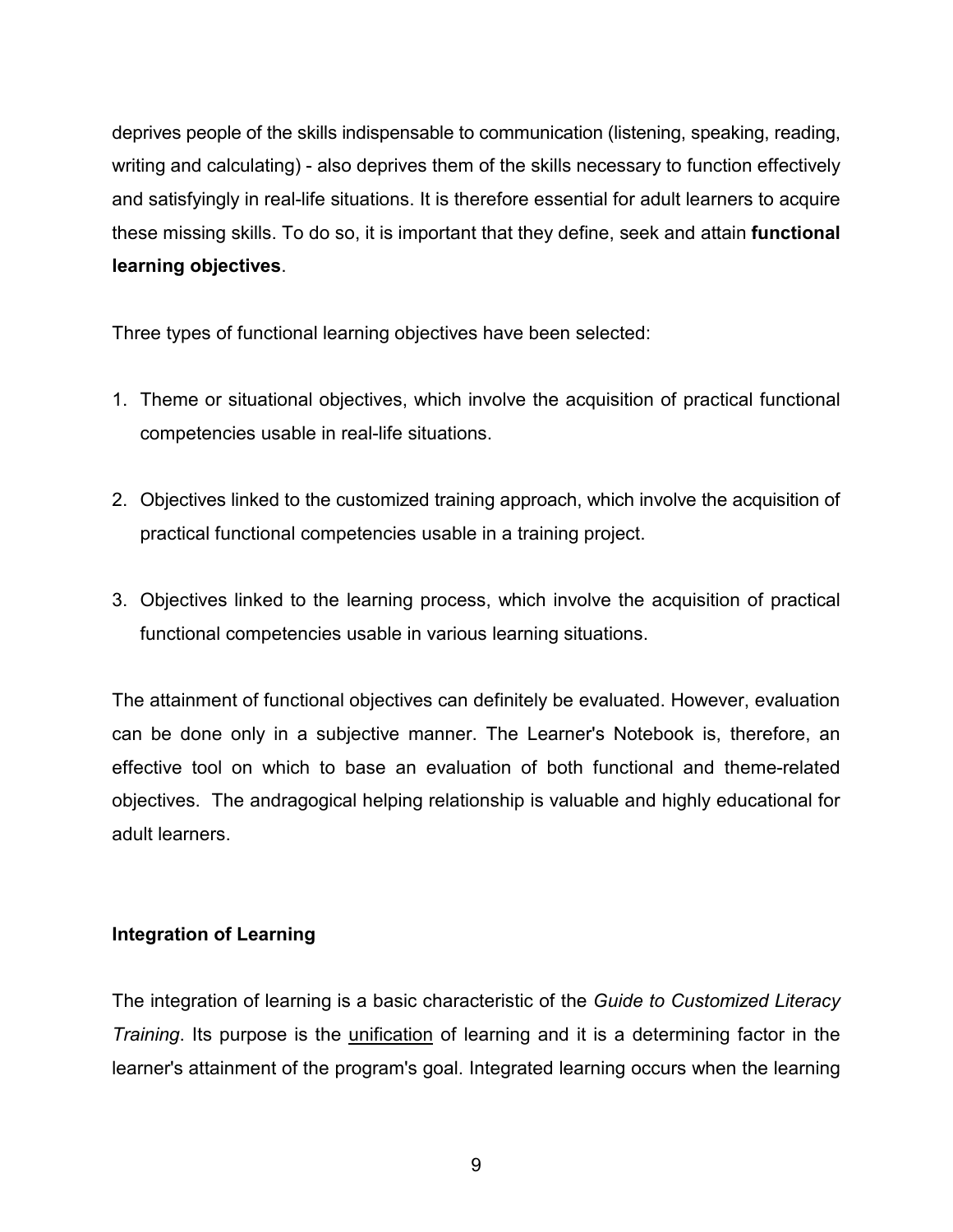content proposed to learners (English, Arithmetic, themes, customized learning approach and the learning process) is interrelated. In integrated learning, learners must realize that everything they learn supports their learning project.

In the *Guide*, integrated learning is facilitated in two ways:

- 1. through the use of instructional notes accompanying the objectives, which are likely to interest learners, in English (Book 2) and Arithmetic (Book 3);
- 2. through functional learning situations in which both functional and theme-related learning are carried out (see Appendix 3); these situations illustrate how theme-related learning is inextricably linked to concrete situations in everyday life, especially since every functional learning situation is connected to a general functional theme selected by the adult learners; for example, the skill required to correctly read the dosage of a medicine is linked to a knowledge of English, while the functional theme is physical and mental health.

# **THE MODEL AND THE APPROACH**

The value accorded by literacy trainers to the needs formulated by adult learners determines the nature of the training. Any training is thus planned not only so that the adult learners can satisfy their needs, but also so that they take an active and critical part in determining how to do so. For these reasons, specific types of training were selected and are proposed as both approach and model: the customized learning approach and the functional learning process.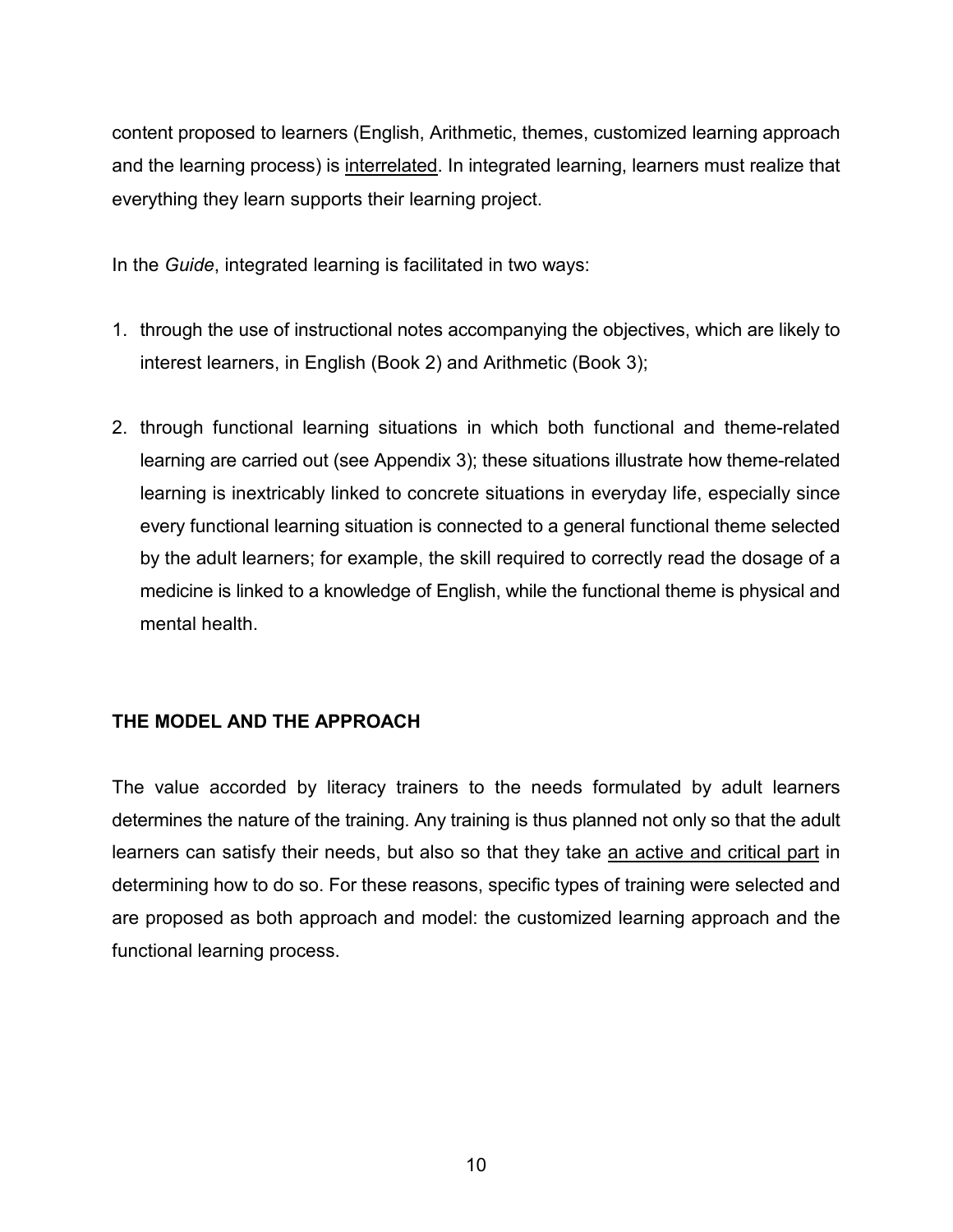# **Model: Customized Training Approach**

Presentation of the Approach

"One of the surest methods in adult education in QuÈbec is the customized approach to learning. . . . This approach . . . makes it possible to recognize the capacity of each adult learner, or each group of learners, to participate in deciding on their educational needs, defining their learning objectives, and choosing methods to apply to accomplish their goal."<sup>1</sup>

Customized literacy training thus seemed an appropriate model because it best meets learners' needs, encourages them to participate and take responsibility during their training and, finally, it is as close as possible to learners' life situations and allows them to transfer their learning to these situations.

# **CUSTOMIZED TRAINING IS LEARNING BASED ON ADULT LEARNERS' PARTICIPATION, FOUNDED ON REAL NEEDS AND ON A CONCRETE SITUATION TO BE CHANGED.**

Schematic Description of the Approach

The model is presented in the following table, in which the four phases of the customized training approach and its constituent stages are shown. In every phase and stage, the video "La formation en alphabétisation selon le *Guide*" serves as an example of a learning activity carried out according to the customized training approach. This example will be discussed again during the presentation of the functional learning process.

<sup>&</sup>lt;sup>1</sup> Québec, ministère de l'Éducation, *Continuing Education Program. Policy Statement and Plan of Action* (QuÈbec, 1984). Code 55-1317A.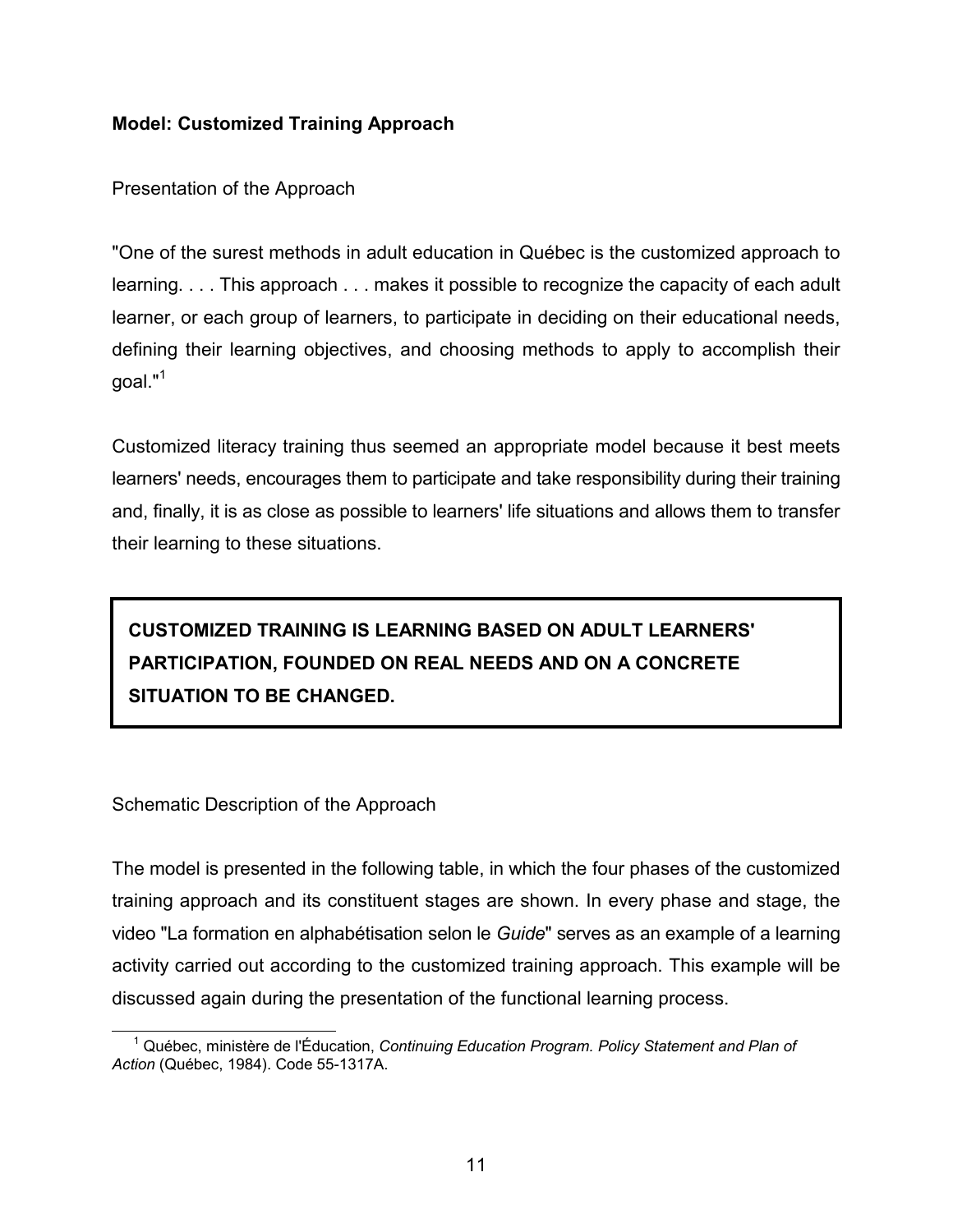## **TABLE 1**

# **CUSTOMIZED LITERACY TRAINING APPROACH**

#### **PHASE 1: NEEDS ANALYSIS**

| <b>STAGE 1</b>                                                                                                                                                                                                                                                                                                                       | <b>STAGE 2</b>                                                                                                                                                                               | STAGE 3                                                                                                                                                                                 |
|--------------------------------------------------------------------------------------------------------------------------------------------------------------------------------------------------------------------------------------------------------------------------------------------------------------------------------------|----------------------------------------------------------------------------------------------------------------------------------------------------------------------------------------------|-----------------------------------------------------------------------------------------------------------------------------------------------------------------------------------------|
| Identifying the learners' needs, prior<br>learning, aptitudes and motivations                                                                                                                                                                                                                                                        | Analyzing the situation and developing<br>a group profile                                                                                                                                    | Defining themes in relation to the<br>learners' needs                                                                                                                                   |
| In the video(*), Jocelyne, the trainer,<br>introduces the adult learners, showing a<br>picture of each of them. In the following<br>sequence, she asks why they want to<br>learn to read and write. Each adult<br>describes his or her plan: "I want to go to<br>high school," "I want to raise my daughter<br>properly," and so on. | In the video, Jocelyne thinks out loud<br>about each of the learning projects<br>proposed by the learners and creates an<br>entry training profile for accomplishing the<br>learners' goals. | In the video, after the learners expressed<br>their needs, Jocelyne created a list of<br>themes based on the needs expressed, to<br>help the learners decide which themes to<br>choose. |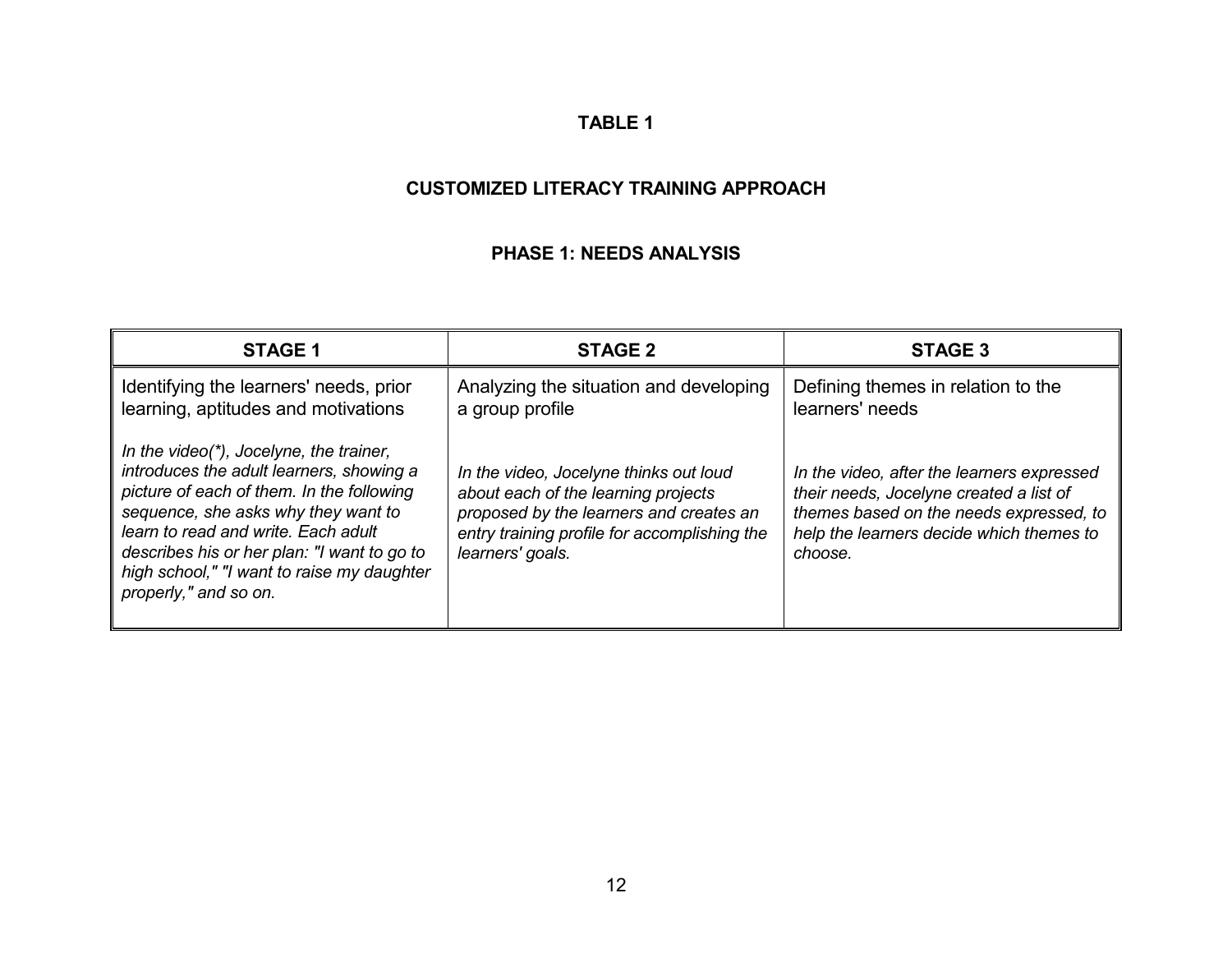# **PHASE 2: DEVELOPMENT OF A TRAINING STRATEGY**

| <b>STAGE 1</b>                                                                                                                                                                                                                                                                                                                                                                                                                                                                                                                                                                   | <b>STAGE 2</b>                                                                                                                                                                                                                                                                                                                                                                                                                                                                                                                                                                                                                                     | <b>STAGE 3</b>                                                                                                                                                                                                                                                                                              |
|----------------------------------------------------------------------------------------------------------------------------------------------------------------------------------------------------------------------------------------------------------------------------------------------------------------------------------------------------------------------------------------------------------------------------------------------------------------------------------------------------------------------------------------------------------------------------------|----------------------------------------------------------------------------------------------------------------------------------------------------------------------------------------------------------------------------------------------------------------------------------------------------------------------------------------------------------------------------------------------------------------------------------------------------------------------------------------------------------------------------------------------------------------------------------------------------------------------------------------------------|-------------------------------------------------------------------------------------------------------------------------------------------------------------------------------------------------------------------------------------------------------------------------------------------------------------|
| Presenting and selecting themes<br>In the video, Jocelyne suggests that the<br>adults learn to read, write and calculate by<br>using themes which interest them. To begin,<br>she proposes a few themes and the adults<br>continue. (Jocelyne established a link<br>between the themes to be chosen and the<br>needs expressed in Stage 1 of the Needs<br>Analysis.)<br>The adults discuss the choice of a theme.<br>Once there is a consensus, Jocelyne<br>reassures those whose theme was not<br>chosen by saying that the other themes will<br>be studied later if necessary. | Formulating learning objectives:<br>objectives related to the theme<br>chosen by the learners and to the<br>subjects (English and Arithmetic)<br>In the video, Jocelyne refers to the book,<br>Les objectifs en français, les<br>compétences minimales et les<br>compétences préalables to determine<br>the objectives which will be sought using<br>the theme.<br>She determines them on the basis of the<br>group profile she made in Stage 2 of the<br>Needs Analysis. Jocelyne also could<br>have set objectives in Arithmetic using<br>the book, Les objectifs d'arithmétique,<br>les compétences préalables et les<br>compétences minimales. | Choosing the learning activities and<br>planning the learning process using<br>the four modes of the functional<br>learning process.<br>In the video, Jocelyne tells the learners<br>that the learning activities will be based on<br>the functional learning process (FLP).<br>(See Tables 2, 3, 4 and 5.) |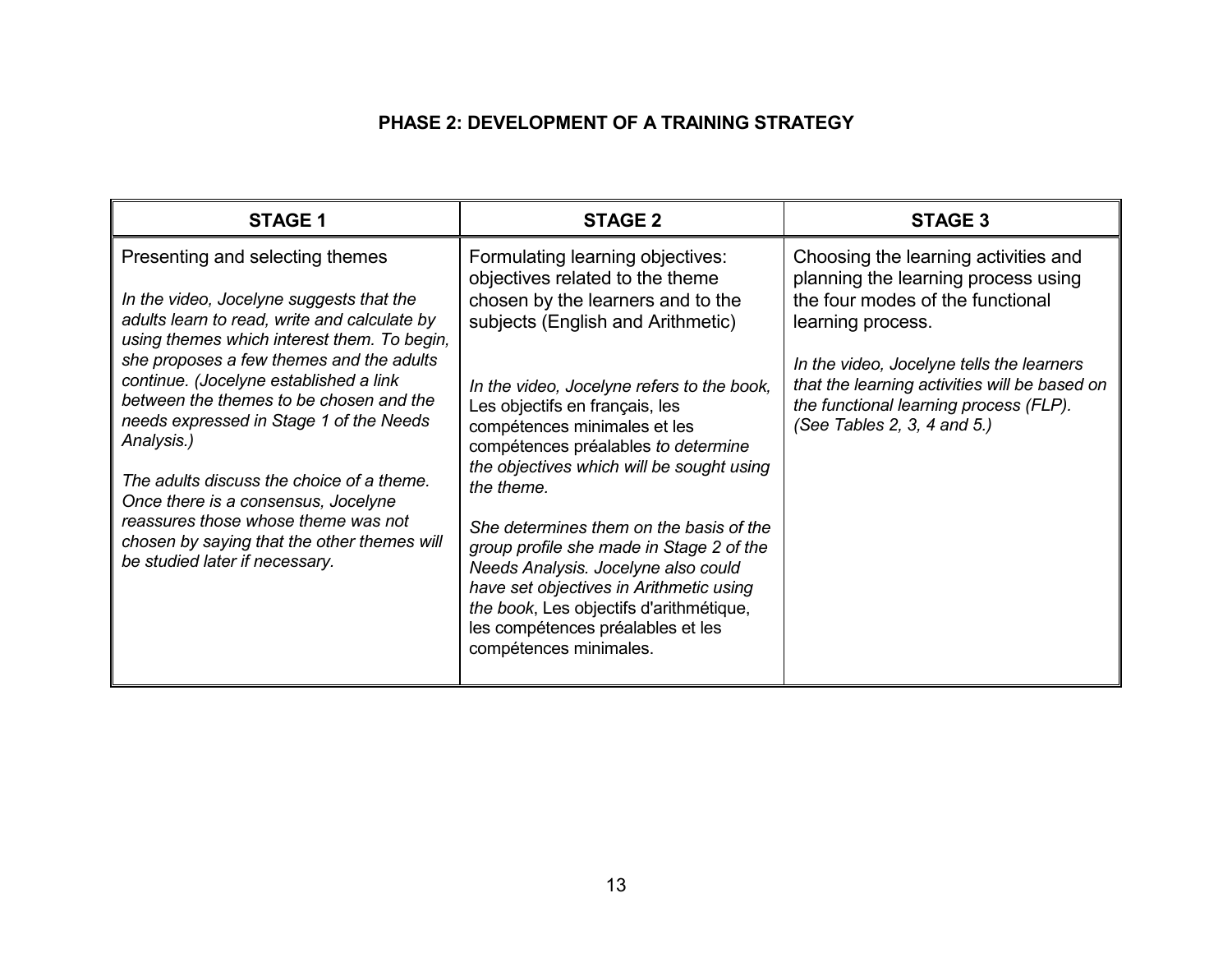# **PHASE 3: IMPLEMENTATION AND TRANSFER OF LEARNING**

| <b>STAGE 1</b>                                                                                                                                                                                                                                                                                    | <b>STAGE 2</b>                                                                                                                                                                                                                                                                                                                | <b>STAGE 3</b>                                                                                                                                                                                                                                                                                                                                                                                                                                                                                                                                                                                                            |
|---------------------------------------------------------------------------------------------------------------------------------------------------------------------------------------------------------------------------------------------------------------------------------------------------|-------------------------------------------------------------------------------------------------------------------------------------------------------------------------------------------------------------------------------------------------------------------------------------------------------------------------------|---------------------------------------------------------------------------------------------------------------------------------------------------------------------------------------------------------------------------------------------------------------------------------------------------------------------------------------------------------------------------------------------------------------------------------------------------------------------------------------------------------------------------------------------------------------------------------------------------------------------------|
| Implementing the learning activities,<br>using the four modes of the functional<br>learning process<br>In the video, the learning activity is carried<br>out using the four modes of the functional<br>learning process, integrating the learning<br>into English.<br>(See Tables 2, 3, 4 and 5.) | Evaluating the learning activities on<br>an ongoing basis<br>In the video, Jocelyne suggests an<br>exercise for understanding the<br>information just provided. This exercise<br>enables her to check whether or not the<br>learners have truly understood, which<br>will help them avoid mistakes when it is<br>time to act. | Applying the learning<br>In the customized training approach,<br>there is an ongoing emphasis on<br>applying the learning.<br>In the video, the learning activities are<br>designed using the four modes of the<br>functional learning process to ensure the<br>transfer of learning.<br>In the fourth mode, Jocelyne asks the<br>learners to decide how they will apply<br>what they have just learned. Talking<br>together, the learners eventually choose<br>someone to explain to her the functional<br>learning process (theme chosen), using<br>what they have just learned in English<br>while studying the theme. |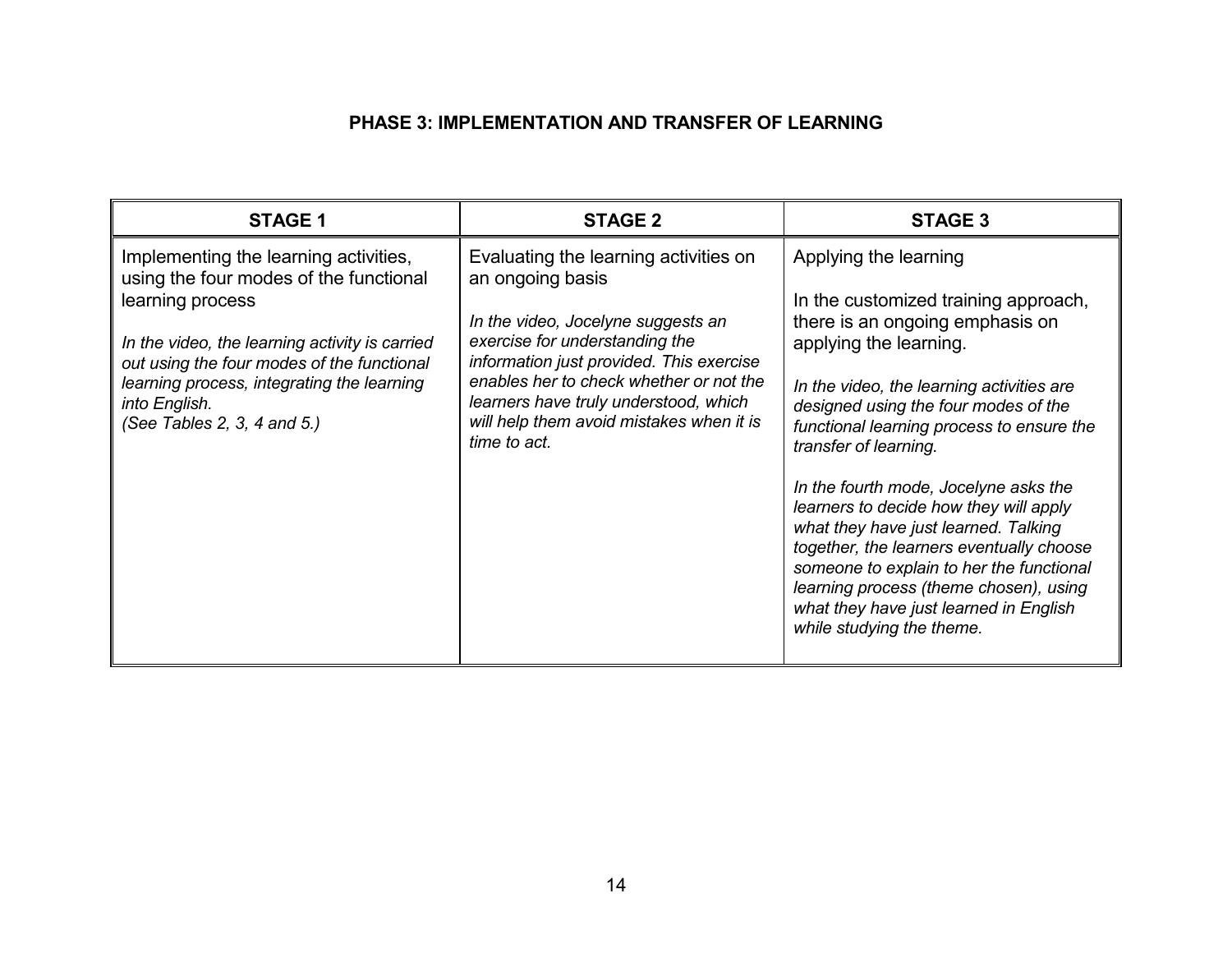# **PHASE 4: EVALUATION AND FOLLOW-UP OF LEARNING**

| <b>STAGE 1</b>                                                                                                                                                                                                                                  | <b>STAGE 2</b>                                                                                                                                                                                                                                                                                             | STAGE 3                                                                                                                                                                                                                                                                                                                                                                                                                                                                                                                                  |
|-------------------------------------------------------------------------------------------------------------------------------------------------------------------------------------------------------------------------------------------------|------------------------------------------------------------------------------------------------------------------------------------------------------------------------------------------------------------------------------------------------------------------------------------------------------------|------------------------------------------------------------------------------------------------------------------------------------------------------------------------------------------------------------------------------------------------------------------------------------------------------------------------------------------------------------------------------------------------------------------------------------------------------------------------------------------------------------------------------------------|
| Identifying the objectives attained and<br>yet to be attained in the project                                                                                                                                                                    | Deciding on follow-up                                                                                                                                                                                                                                                                                      | Assessing the training                                                                                                                                                                                                                                                                                                                                                                                                                                                                                                                   |
| In the video, evaluation is done at the end of<br>the learning project, one year after it has<br>begun. Jocelyne asks the learners what<br>they have learned and whether or not they<br>have met the objectives they had set for<br>themselves. | In the video, Daniel says that he can<br>read and write a little better, but that he<br>still does not have the skills to properly<br>raise his daughter. Jocelyne<br>recommends that he follow up his<br>learning project by registering for the<br>next session. His objectives will be<br>clearer then. | Assessing the training is sometimes<br>difficult to do, but it is best, when<br>possible, to check whether or not the<br>learners who have left the centre have<br>really attained their learning objectives,<br>whether or not the literacy training is<br>useful to them in their everyday lives<br>and whether or not they still lack some<br>elements to accomplish their goals. If<br>necessary, they may be encouraged to<br>enroll in other activities to complete<br>their training.<br>This step is not presented in the video. |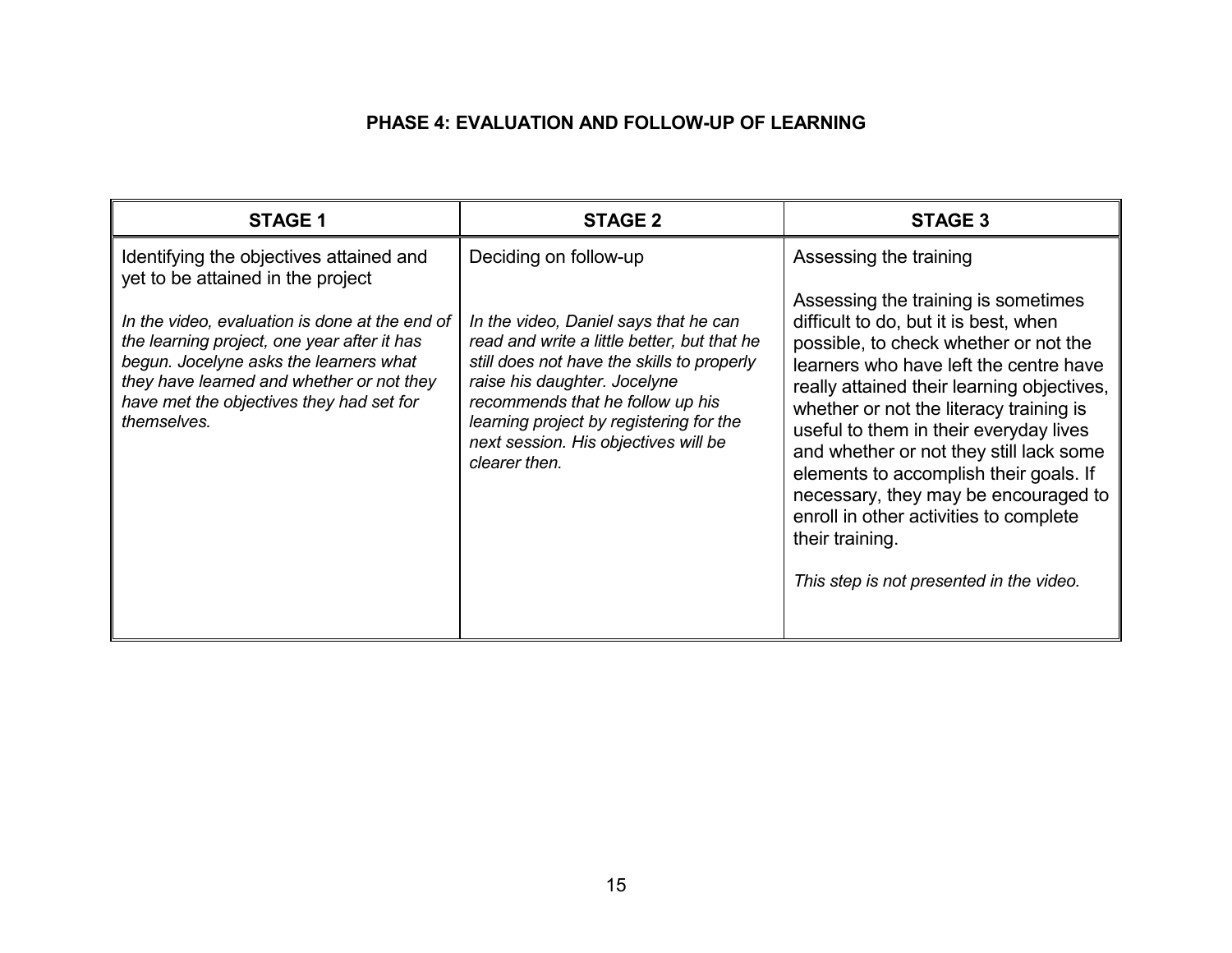# **Approach: Functional Learning Process (FLP)**

Presentation of the Process

It is in the third phase of the customized training that language and arithmetic skills are actualy learned. It is therefore in this phase that the adult learners really put theory into practice.

Based on the goals of literacy training, a study was undertaken on the learning processes which were likely to facilitate the systematic training and empowerment of learners. Among these learning processes, the functional learning process (FLP) was selected for use and is being proposed. This choice does not exclude the possibility of using other processes, provided the goals are achieved.

In the following pages, important information is presented on the functional learning process. To know more about the nature of the process, its theoretical and empirical bases, how it may be used in a literacy workshop and the reasons for our proposing it, readers may consult the document entitled *Le processus d'apprentissage fonctionnel ou le PAF en long et en large.*<sup>1</sup>

The functional learning process was developed about ten years ago. It was formulated on the basis of direct observation of the behaviour of adult learners in learning situations. The process was subsequently revised and is still being improved, mainly in literacy workshops. The process is the result of ongoing, systematic thinking in and on action.

 <sup>1</sup> *QuÈbec, ministËre de l'…ducation, Direction de la formation gÈnÈrale des adultes, Le processus d'apprentissage fonctionnel ou le PAF en long et en large (1993). The English version of this document, The Functional Learning Process, will be published in 1998-99.*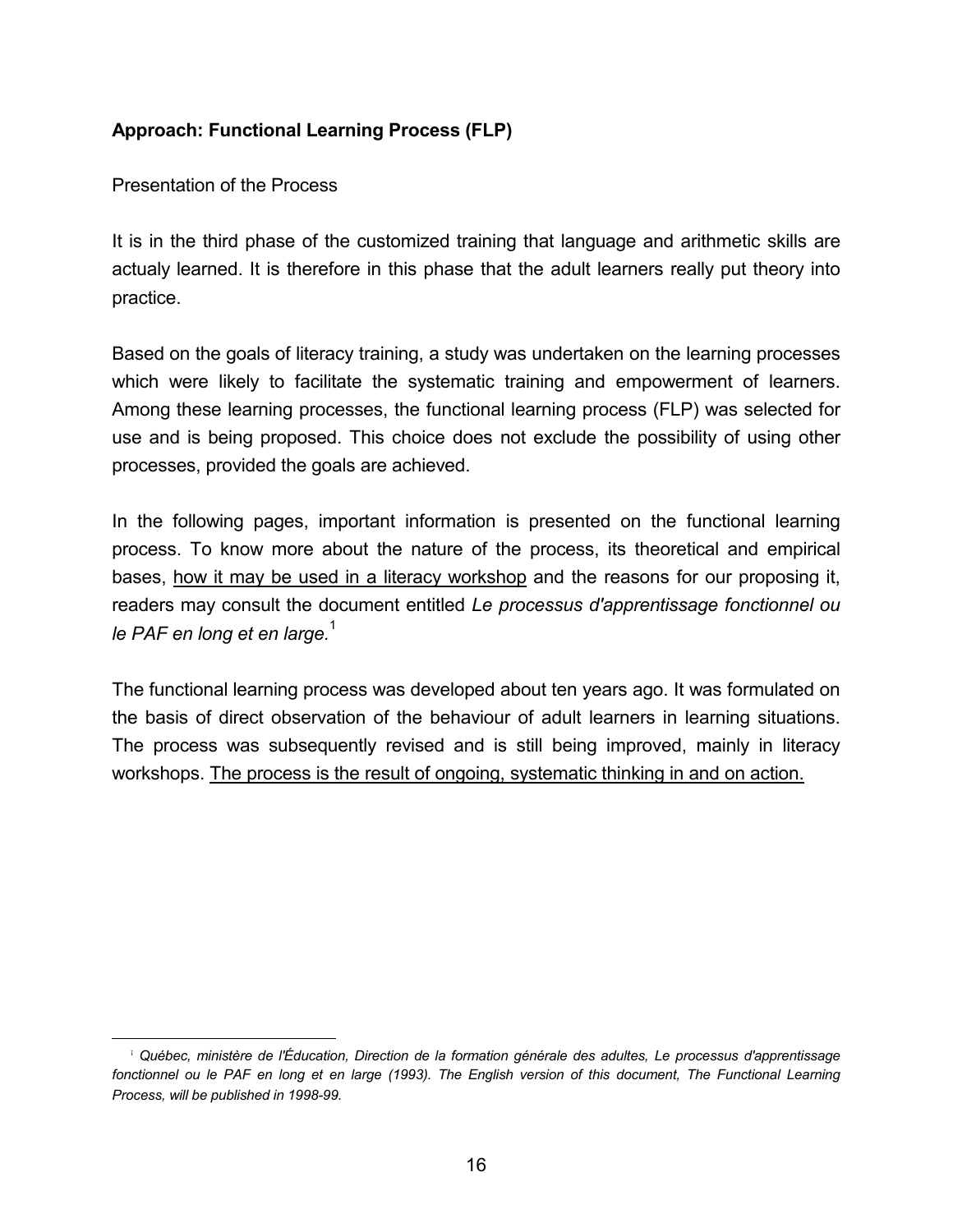The functional learning process does not describe how knowledge is acquired. Rather, it describes how learning takes place when it is facilitated. If the context were different, a different process would likely have been proposed.

Functional learning takes place when a person - with his or her biological potential and innate sensitivity to reinforcement and to basic learning principles (indissociable respondent and operant conditioning) - interacts with the environment in the four basic learning modes: emotion, perception, cognition and action. Concretely, this person:

- wants to learn something that is meaningful to him or her since this enables him or her to expect reinforcement;
- explores his or her environment to gather and organize information in relation to his or her goals;
- analyzes the information and assimilates it into his or her cognitive structure;
- uses the information acquired to change his or her life situation in accordance with his or her initial expectation.

Basically, the functional learning process, which requires a special andragogic organization of the individual's personal and social environment,<sup>1</sup> corresponds to the spontaneous unfolding of experience, **enriched by the effort** made by the individual to ensure his or her functional control. The process thus constitutes a correctible learning method, which is **adapted** to natural functioning, as is the scientific approach.

*<sup>1</sup> An individual's personal and social environment determines his or her personal and social behaviour. The social, or external, environment is made up of people, ideas, events and things. The personal, or internal, environment is made up of psychological and physiological phenomena.*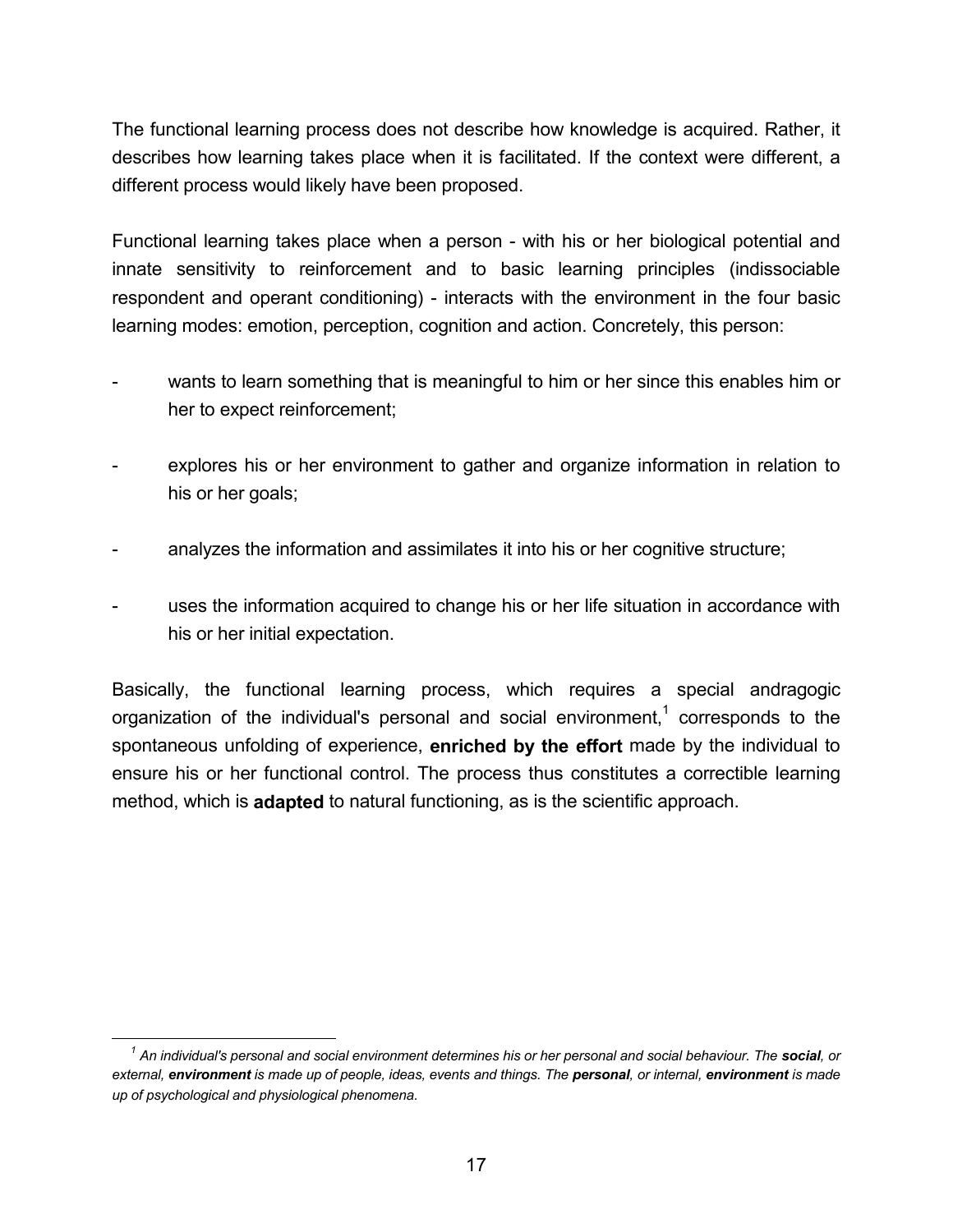The functional learning process is put forward not only because it represents an important element of facilitating learning - the goal of the training - but also because it makes possible the type of learning proposed in the *Guide to Customized Literacy Training*. In other words, functional learning is:

- a type of learning in which the basic aspects of the personality all play a role: emotion (feelings, impressions, intuitions), perception (the five senses), cognition (thoughts, images, diagrams) and action. The whole person is involved in the learning;
- a type of learning which promotes simultaneously with the acquisition of specific competencies such as listening, speaking, reading, writing and calculating - **the acquisition and development of learning strategies** which can be used in reallife situations (life skills). In this sense, the functional learning process - included in the context of facilitating learning - makes it possible to put into effect the famous principle formulated by Skinner in 1968 - learning to learn - which has been adopted in different research and practical contexts. As we have seen in the presentation of the goals, setting this principle in motion is exactly what is sought in teaching adults.

There are other reasons for the choice of the functional learning process:

- The functional learning process takes into account the major research done on learning -particularly the social behaviourism of Arthur Staats - and integrates the emotional and cognitive aspects of learning.
- The functional learning process comprises four modes, which may be linked to four characteristics of adult learners identified in andragogic research: motivation, perception of time, self-concept and experience.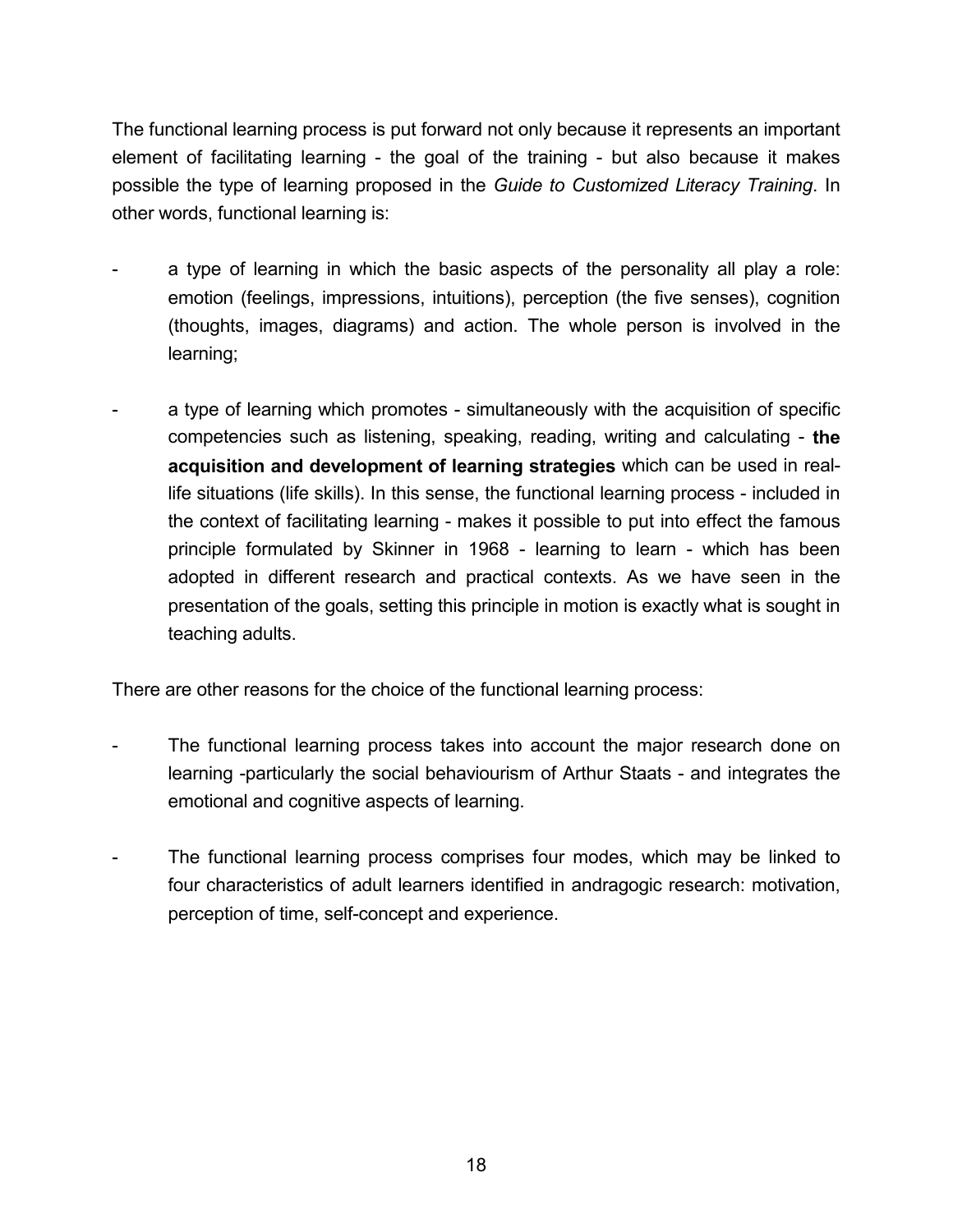- The functional learning process is consistent with the learning process shown in the professional development plan for trainers of adult learners.<sup>1</sup>
- Finally, the functional process is consistent with the customized training approach of this *Guide*.

Schematic Description of the Process<sup>2</sup>

Table 2, entitled "The Functional Learning Process: a System," indicates descriptive elements of each of the four modes of the FLP, namely the characteristics, main difficulty, four basic prerequisites to competencies and supercompetencies. This table will be especially useful when considering learning content sequentially. Table 3, entitled "The Functional Learning Process: a Spiral," is more suitable for considering learning content simultaneously.

Table 4 indicates, for each mode, the basic elements found in the video, "La formation en alphabÈtisation selon le *Guide*." For each mode, Jocelyne, the trainer, promotes the development of supercompetencies by placing the learners in the situation of exercising and developing the four prerequisite competencies for the mode. She also promotes learning by integrating theme-related and functional content. Throughout the learning activity, Jocelyne helps the learners understand that the FLP is operating and explains how it is operating.

Table 5 indicates how the functional learning process is integrated into customized literacy training.

<sup>&</sup>lt;sup>1</sup> Québec, ministère de l'Éducation, Direction générale de l'éducation des adultes. S'entraîner à former des adultes : *Connaissance du milieu et des pratiques dans les commissions scolaires. (QuÈbec, 1988).*

<sup>&</sup>lt;sup>2</sup> A detailed description of the functional learning process is given in the document cited in the note on page 17.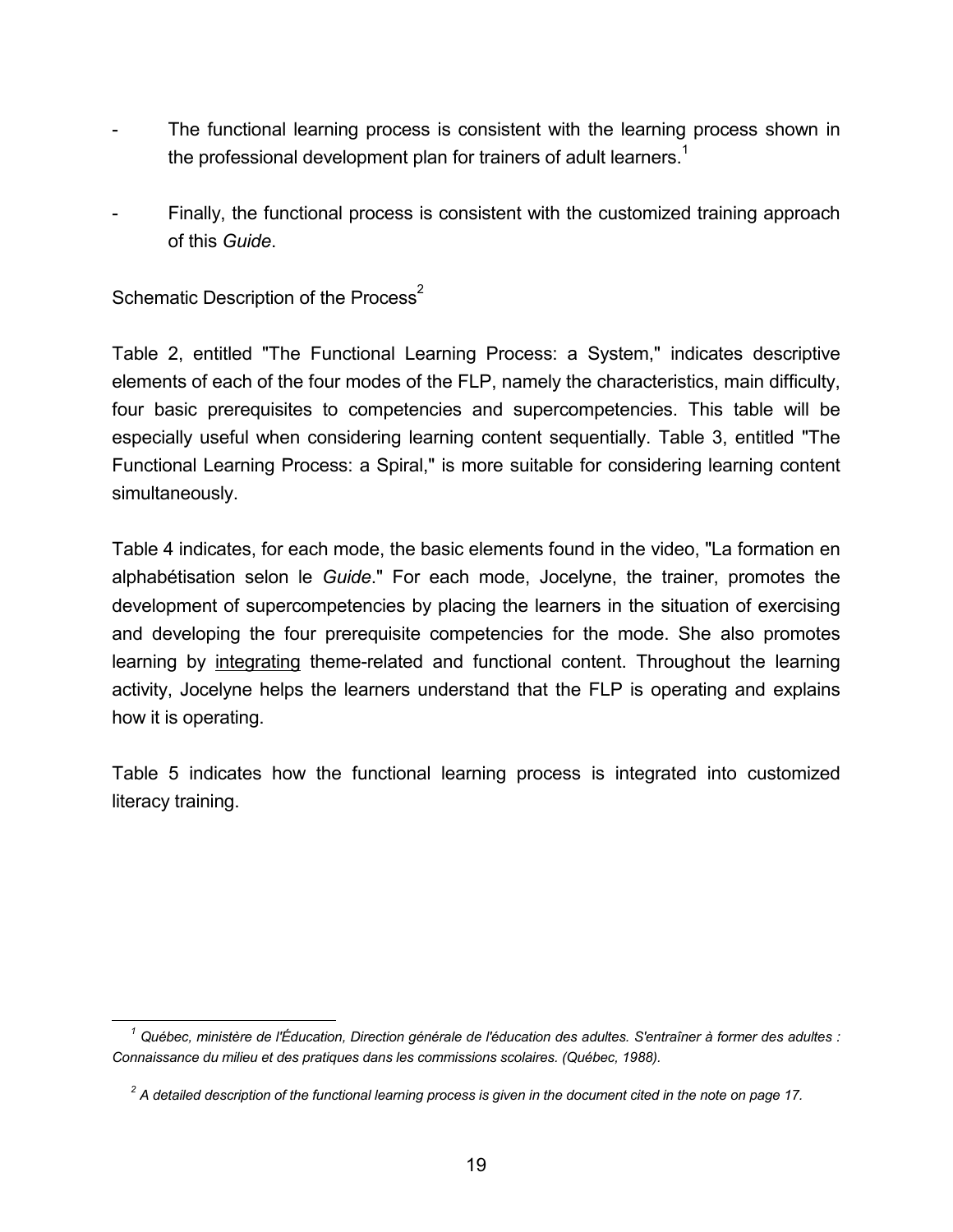## **TABLE 2: THE FUNCTIONAL LEARNING PROCESS: A SYSTEM**

| <b>LEARNING MODE 1</b>                                                                                                                                                                          | <b>LEARNING MODE 2</b>                                                                                                                                                                  | <b>LEARNING MODE 3</b>                                                                                                                                                                                             | <b>LEARNING MODE 4</b>                                                                                                                                                                                          |
|-------------------------------------------------------------------------------------------------------------------------------------------------------------------------------------------------|-----------------------------------------------------------------------------------------------------------------------------------------------------------------------------------------|--------------------------------------------------------------------------------------------------------------------------------------------------------------------------------------------------------------------|-----------------------------------------------------------------------------------------------------------------------------------------------------------------------------------------------------------------|
| Characteristics:<br>Emotion                                                                                                                                                                     | Characteristics:<br>Perception                                                                                                                                                          | Characteristics:<br>Cognition                                                                                                                                                                                      | Characteristics:<br>Action                                                                                                                                                                                      |
| <b>FEELING</b>                                                                                                                                                                                  | <b>EXPLORING</b>                                                                                                                                                                        | <b>UNDERSTANDING</b>                                                                                                                                                                                               | <b>ACTING</b>                                                                                                                                                                                                   |
| I feel.                                                                                                                                                                                         | explore.<br>I feel.                                                                                                                                                                     | understand.<br>explore.<br>I feel.                                                                                                                                                                                 | act.<br>I understand.<br>I explore.<br>I feel.                                                                                                                                                                  |
| Main difficulty:<br>Avoiding                                                                                                                                                                    | Main difficulty:<br>repeating                                                                                                                                                           | Main difficulty:<br>reasoning                                                                                                                                                                                      | Main difficulty;<br>compensating                                                                                                                                                                                |
| <b>Basic Competencies:</b>                                                                                                                                                                      | <b>Basic Competencies:</b>                                                                                                                                                              | <b>Basic Competencies:</b>                                                                                                                                                                                         | <b>Basic Competencies:</b>                                                                                                                                                                                      |
| 1.1 am able to live in the present<br>2.1 am able to be open to<br>$experience($ .<br>3.1 am able to get involved<br>emotionally ().<br>4.1 am able to trust my<br>impressions and my intuition | 5.I am able to gather information<br>6.1 am able to select information<br>7.I am able to organize<br>information $( )$ .<br>8.1 am able to describe information<br>$\blacklozenge$ ( ). | am able to use words and<br>91<br>concepts $( )$ .<br>10.I am able to make judgments<br>11.1 am able to reason ().<br>12.I am able to make decisions<br>and plan my actions<br>accordingly<br>$\blacklozenge$ ( ). | am able to take risks ().<br>13.1<br>am able to take initiative<br>14.1<br>am able to assume<br>15.1<br>responsibilities ().<br>16.1 am able to evaluate my<br>effectiveness and my<br>satisfaction $\star$ (). |
| Supercompetency:<br><b>MOTIVATION</b>                                                                                                                                                           | Supercompetency:<br><b>ATTENTION</b>                                                                                                                                                    | Supercompetency:<br><b>GENERALIZATION</b>                                                                                                                                                                          | Supercompetency:<br><b>APPLICATION</b>                                                                                                                                                                          |

| The functional learning approach is learned by conditioning,                                                                                                                |                |                |  |
|-----------------------------------------------------------------------------------------------------------------------------------------------------------------------------|----------------|----------------|--|
| which gives rise to respondent behaviours [S2-(S1) $\rightarrow$ R <sup><math>\pm</math></sup> ] and operant behaviours [R $\rightarrow$ S $\pm$ ] which are indissociable. |                |                |  |
|                                                                                                                                                                             | $S =$ Stimulus | $R =$ Response |  |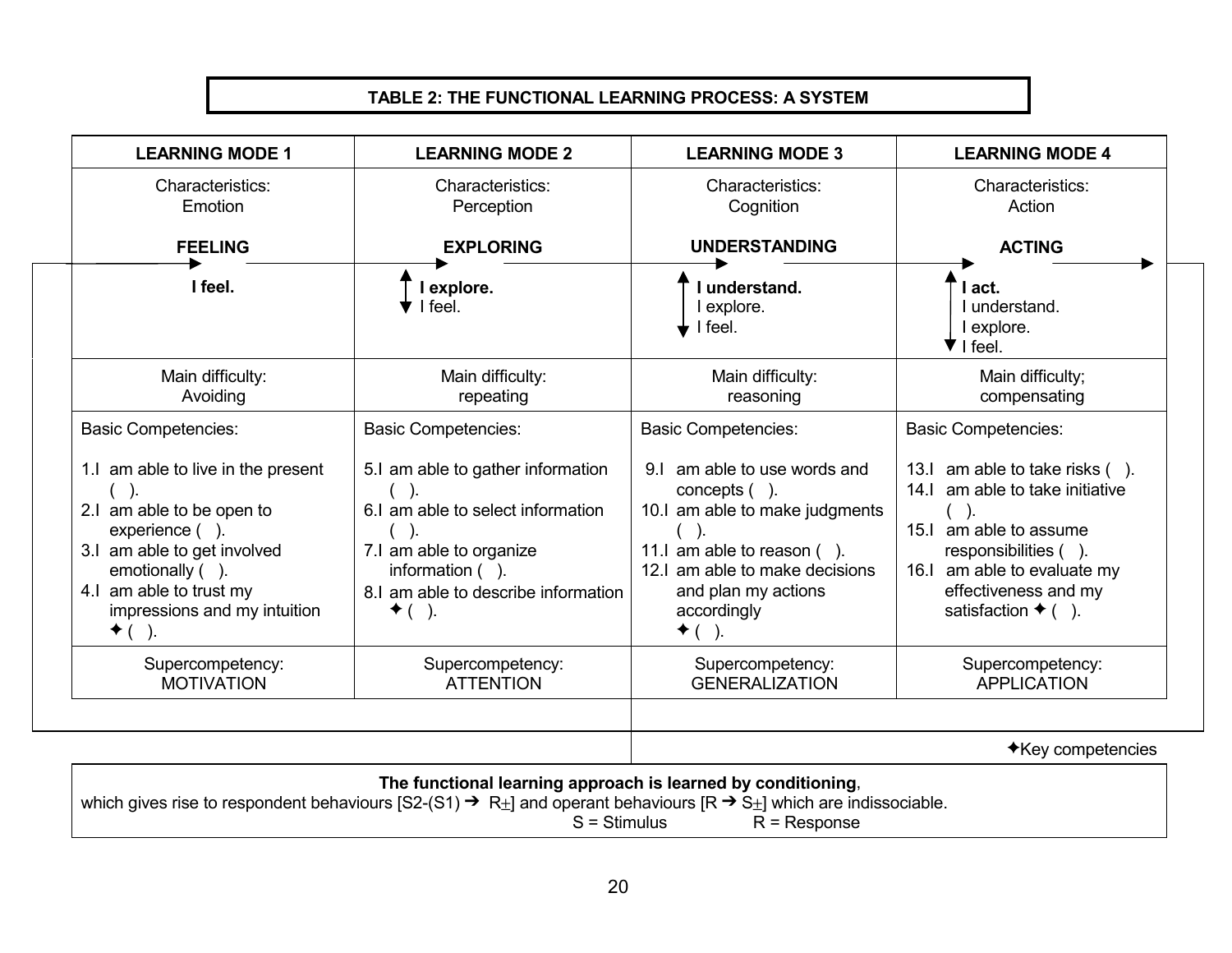#### **TABLE 3: THE FUNCTIONAL LEARNING PROCESS: A SPIRAL**

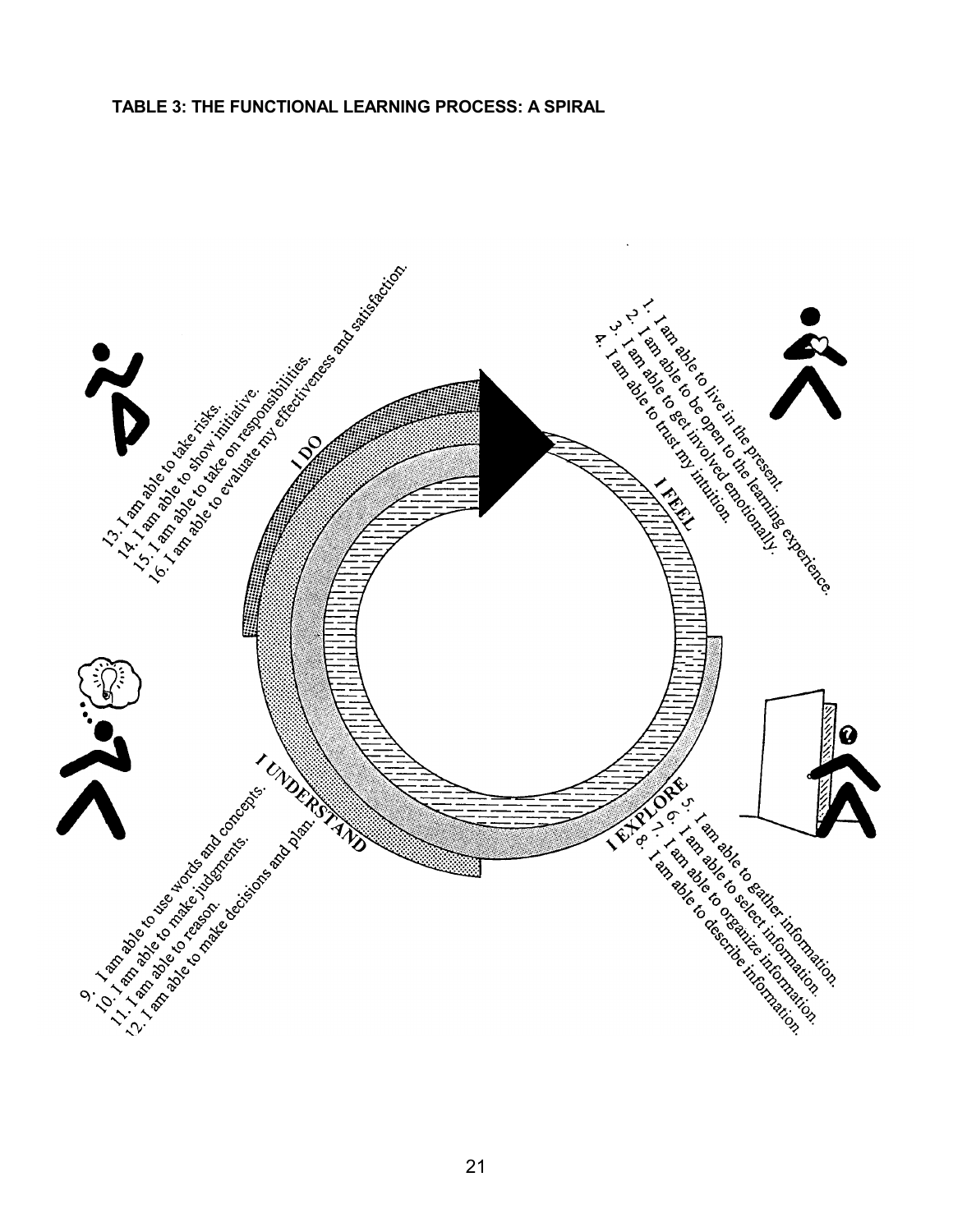## TABLE 4: THE FUNCTIONAL LEARNING PROCESS AND THE VIDEO, *LA FORMATION EN ALPHAB…TISATION SELON LE GUIDE*

| <b>FEELING</b>                                                                                                                                                                                                                                                                                                                                                | <b>EXPLORING</b>                                                                                                                                                                                                                                                                                                                                                                     | <b>UNDERSTANDING</b>                                                                                                                                                                                                                                                                                                                                                                                                                                                                                                                                                                                                                                                                                                         | <b>ACTING</b>                                                                                                                                                                                                                                                                                                                                                                                                                                                                                                                                                  |
|---------------------------------------------------------------------------------------------------------------------------------------------------------------------------------------------------------------------------------------------------------------------------------------------------------------------------------------------------------------|--------------------------------------------------------------------------------------------------------------------------------------------------------------------------------------------------------------------------------------------------------------------------------------------------------------------------------------------------------------------------------------|------------------------------------------------------------------------------------------------------------------------------------------------------------------------------------------------------------------------------------------------------------------------------------------------------------------------------------------------------------------------------------------------------------------------------------------------------------------------------------------------------------------------------------------------------------------------------------------------------------------------------------------------------------------------------------------------------------------------------|----------------------------------------------------------------------------------------------------------------------------------------------------------------------------------------------------------------------------------------------------------------------------------------------------------------------------------------------------------------------------------------------------------------------------------------------------------------------------------------------------------------------------------------------------------------|
| Jocelyne helps the<br>learners relate to the<br>FLP.<br>FLP.<br>(Mode 1)<br>(Mode 2)                                                                                                                                                                                                                                                                          | Jocelyne helps the<br>learners relate to the                                                                                                                                                                                                                                                                                                                                         | Jocelyne helps the<br>learners relate to the<br>FLP.<br>(Mode 3)                                                                                                                                                                                                                                                                                                                                                                                                                                                                                                                                                                                                                                                             | Jocelyne helps the<br>learners relate to the<br>FLP.<br>(Mode 4)                                                                                                                                                                                                                                                                                                                                                                                                                                                                                               |
| Jocelyne reviews the<br>Jocelyne<br>chosen theme.<br>related and<br>Jocelyne presents the<br>lesson.<br>Jocelyne checks the<br>reactions and<br>motivations of the<br>learners (what they<br>feel).<br>Jocelyne shows them<br>the benefits of<br>learning.<br>Jocelyne calms the<br>learners' fears without<br>patronizing them.<br>(she leads<br>the board). | communicates the<br>content (theme-<br>functional) to be<br>learned, using<br>various means.<br>Jocelyne helps the<br>learners explore the<br>content. She has<br>them listen to her<br>presentation<br>passively (she reads<br>aloud, places<br>examples on the<br>board, puts up<br>posters) and actively<br>discussions, has the<br>learners work in small<br>groups and write on | Jocelyne makes sure<br>the learners<br>understand by<br>asking questions,<br>assigning exercises,<br>giving tests and<br>starting discussions.<br>Jocelyne helps the<br>learners find<br>everyday life<br>situations in which<br>their new knowledge<br>may be applied<br>(transfer of learning).<br>This means the<br>transfer of learning<br>without which the<br>learners' life<br>situations would<br>remain unchanged<br>and the teacher's<br>and learners' efforts<br>would be, to a great<br>extent, useless.<br>Jocelyne helps the<br>learners choose a<br>transfer situation.<br>Jocelyne helps them<br>plan the transfer: who<br>will do what? where?<br>when? how?<br>Jocelyne encourages<br>the learners to act. | Jocelyne helps the<br>learners act by<br>building on the<br>knowledge they<br>already have.<br>Jocelyne helps the<br>learners evaluate the<br>total FLP (from mode<br>1 to mode 4).<br>Jocelyne reviews the<br>FLP, pointing out its<br>effectiveness and the<br>satisfaction it has<br>brought.<br>Jocelyne plays down<br>mistakes without<br>patronizing the<br>learners.<br>Jocelyne reinforces<br>the learners' efforts<br>and achievements.<br>Jocelyne encourages<br>the learners to<br>continue learning.<br>Jocelyne suggests a<br>new learning topic. |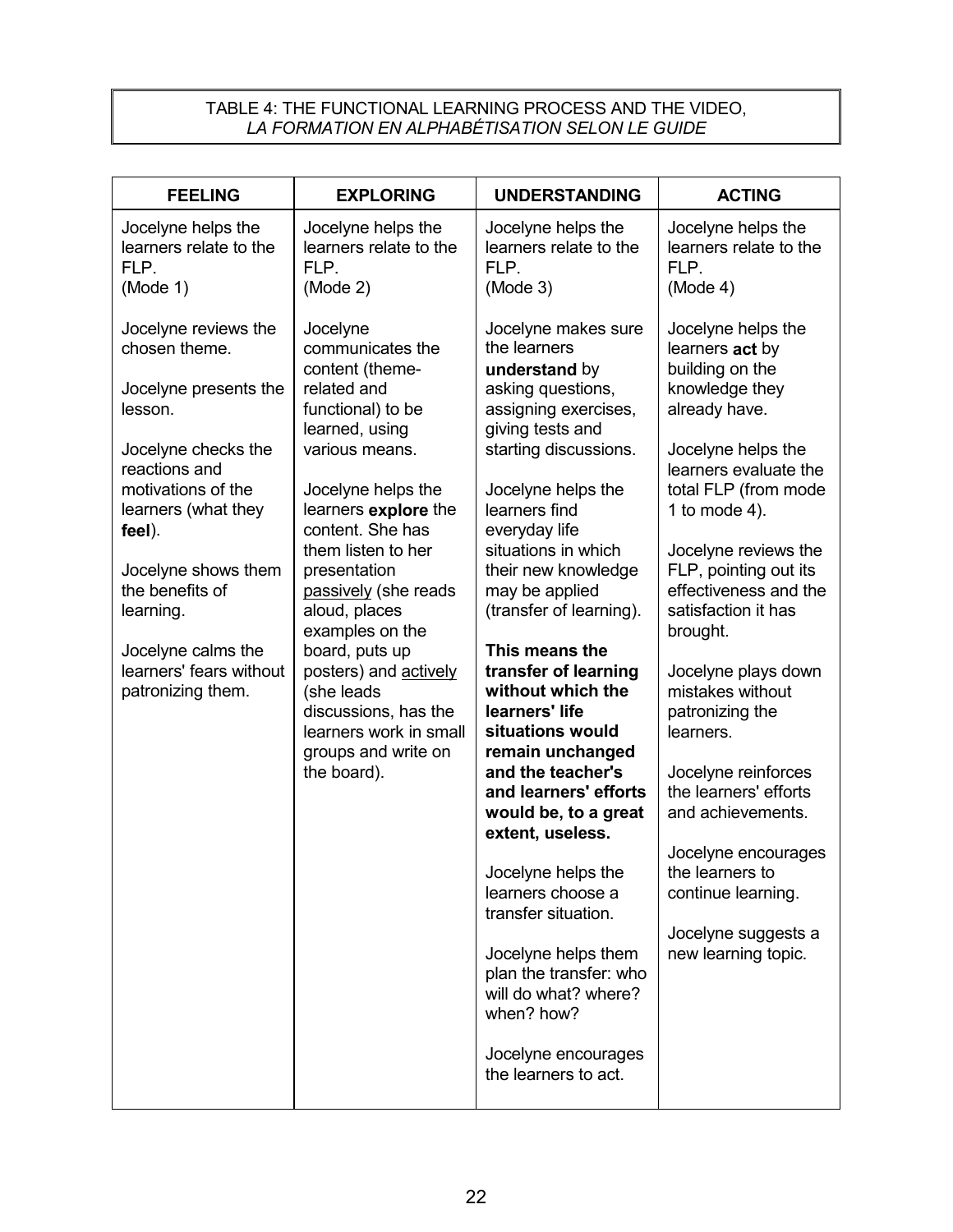## **TABLE 5**

# **INTEGRATION OF THE FUNCTIONAL LEARNING PROCESS INTO THE CUSTOMIZED TRAINING APPROACH**

|        | <b>CUSTOMIZED TRAINING APPROACH</b>                                                                  | <b>FUNCTIONAL LEARNING PROCESS</b>                                                                                                             |
|--------|------------------------------------------------------------------------------------------------------|------------------------------------------------------------------------------------------------------------------------------------------------|
|        | <b>NEEDS ANALYSIS</b>                                                                                |                                                                                                                                                |
| P      | DEVELOPMENT OF A TRAINING                                                                            |                                                                                                                                                |
| H      | <b>STRATEGY</b><br>The learning activities are planned                                               |                                                                                                                                                |
| A      | according to the functional learning<br>process.                                                     |                                                                                                                                                |
| S      | <b>IMPLEMENTATION AND TRANSFER OF</b>                                                                | <b>Functional Learning Process</b>                                                                                                             |
| E<br>S | <b>LEARNING</b><br>The learning activities are implemented<br>using the functional learning process. | Feeling: 4 competencies<br>M<br>Exploring: 4 competencies<br>$\circ$<br>Understanding: 4 competencies<br>D<br>E<br>Acting: 4 competencies<br>S |
|        | EVALUATION AND CONTINUATION OF<br><b>LEARNING</b>                                                    |                                                                                                                                                |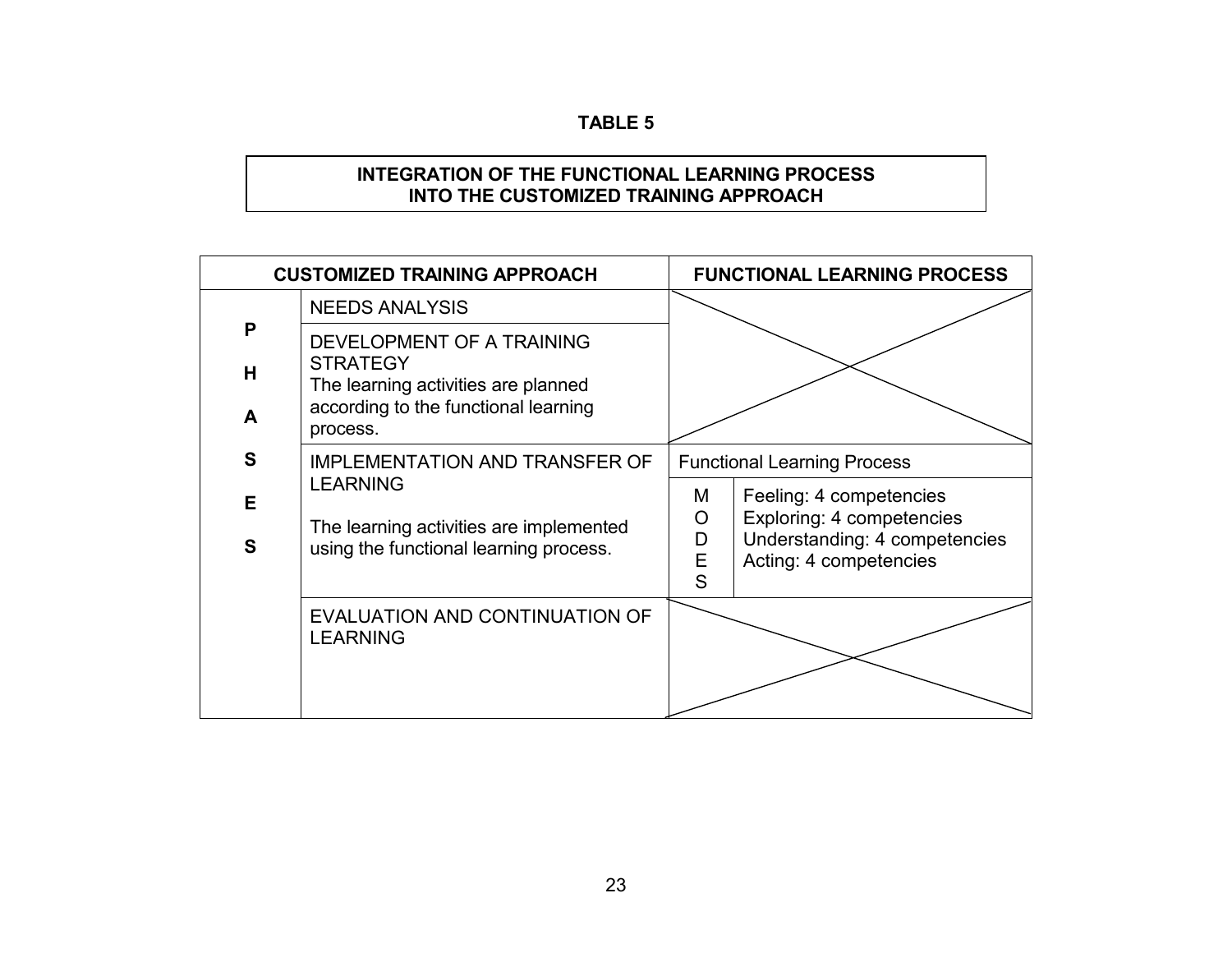### **BIBLIOGRAPHY**

Audy, P. *L'actualisation du potentiel intellectuel, API : les composantes et les métacomposantes de l'efficience cognitive.* Basic textbook. Trois-Rivières: Université du Québec à Trois-Rivières, 1989.

Bandura, A. *L'apprentissage social*. Brussells: Mardaga, 1980.

Berthiaume, F. *Introduction au behaviorisme*. Montréal: Presses de l'Université de Montréal, 1986.

Bibeau, M. Le savoir métacognitif des adultes analphabètes portant sur la *compréhension de communications orales*. Master's thesis in psychology. Montréal: Université du Québec à Montréal, 1985.

Boisvert, J.-M., and M. Beaudry. S'affirmer et communiquer. Montréal: Homme/CIM, 1979.

Boucher, F., and J. Avard. *Réussir ses études*. Boucherville: Éditions de Mortagne, 1981.

Boucher, F., and A. Binette. *Bien vivre le stress*. Boucherville: Éditions de Mortagne, 1981.

Bouffard-Bouchard, T. "Métacognition, motivation et enseignement aux adultes." *Élan formateur*, Vol. 2, No. 1 (Oct. 1988).

Brien, R. *Science cognitive et formation*. Sillery: PUQ, 1991.

Campeau, D., and J. Leroux. *La formation sur mesure*. Report. Montréal: Fédération des cégeps, 1978.

Correl, W. Psychologie de l'apprentissage. Montréal: Éditions Paulines, 1978.

Côté, R. L. *Psychologie de l'apprentissage et enseignement : une approche modulaire d'autoformation*. Chicoutimi: Gaëtan Morin Éd., 1986.

Désilets, J., and D. Roy. *L'apprentissage du raisonnement*. Montréal: HRW, Collection les Éditions parallèles, 1986.

DubÈ, L. *Psychologie de l'apprentissage : de 1880 ‡ 1980*. QuÈbec: PUQ, 1986.

Dufresne-Tassé, C. *L'apprentissage adulte : essai de définition*. Montréal/Paris: Études vivantes, 1981.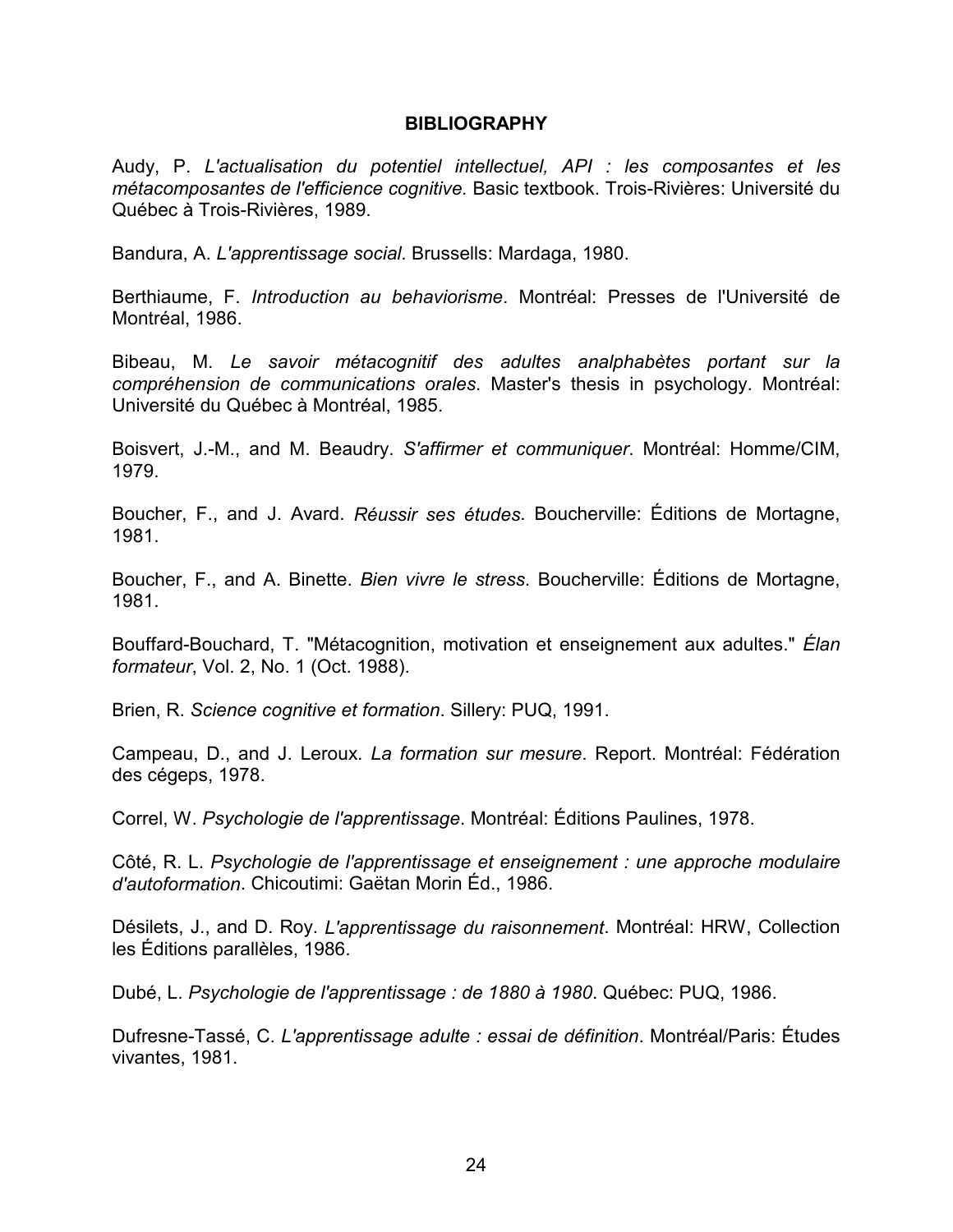--------. *Les tours de main de l'enseignement aux adultes*. Montréal/Paris: Études vivantes, 1981.

Eysenck, H. J. *Les dimensions de la personnalitÈ*. Paris: PUF, 1959.

Forget, J., R. Otis, and A. Leduc. *Psychologie de l'apprentissage : théories et pratiques.* Brossard: Behaviora, 1988.

GagnÈ, R. M. *Essentials of Learning for Instruction*. Hinsdale, Illinois: Dryden Press, 1974.

Garneau, J. "L'autodÈveloppement : une stratÈgie d'instrumentation." *Revue quÈbÈcoise de psychologie*, Vol. 5, No. 3 (1984).

Gauthier, L., and N. Poulin. *Savoir apprendre*. Sherbrooke: Éditions de l'Université de Sherbrooke, 1983.

Girard, L., et al. *Supervision pédagogique et réussite scolaire*. Chicoutimi: Gaëtan Morin Éd., 1992.

Kolb, D. A. *Learning Style Inventory*. Boston: McBer, 1976.

Leduc, A. *Recherches sur le behaviorisme paradigmatique ou social*. Brossard: Behaviora, 1984.

Lefebvre-Pinard, M. "Existe-t-il des changements cognitifs chez l'adulte?" *Revue quÈbÈcoise de psychologie*, Vol. 1, No. 2 (1980).

Legendre, R. *Dictionnaire actuel de l'éducation*. First edition. Paris/Montréal: Larousse, 1988.

Le Ny, J.-F. *Le conditionnement et l'apprentissage*. Paris: PUF, 1972.

Malcuit, G., A. Pomerleau, and P. Maurice. *Psychologie de l'apprentissage : termes et concepts*. Maloine: Edisem, 1995.

Nuttin, J. *Theorie de la motivation humaine : du besoin au projet d'action*. Paris: PUF, 1985.

Patry, J. *L'Èvolution de l'identitÈ, comme conscience de soi en interaction avec l'environnement, chez les personnes analphabètes engagées dans une démarche* d'alphabétisation. Doctoral thesis in psychology. Montréal: Université du Québec à Montréal, 1987.

Québec. Ministère de l'Éducation. *Continuing Education Program. Policy Statement and Plan of Action*. Code 55-1317A. QuÈbec, 1984.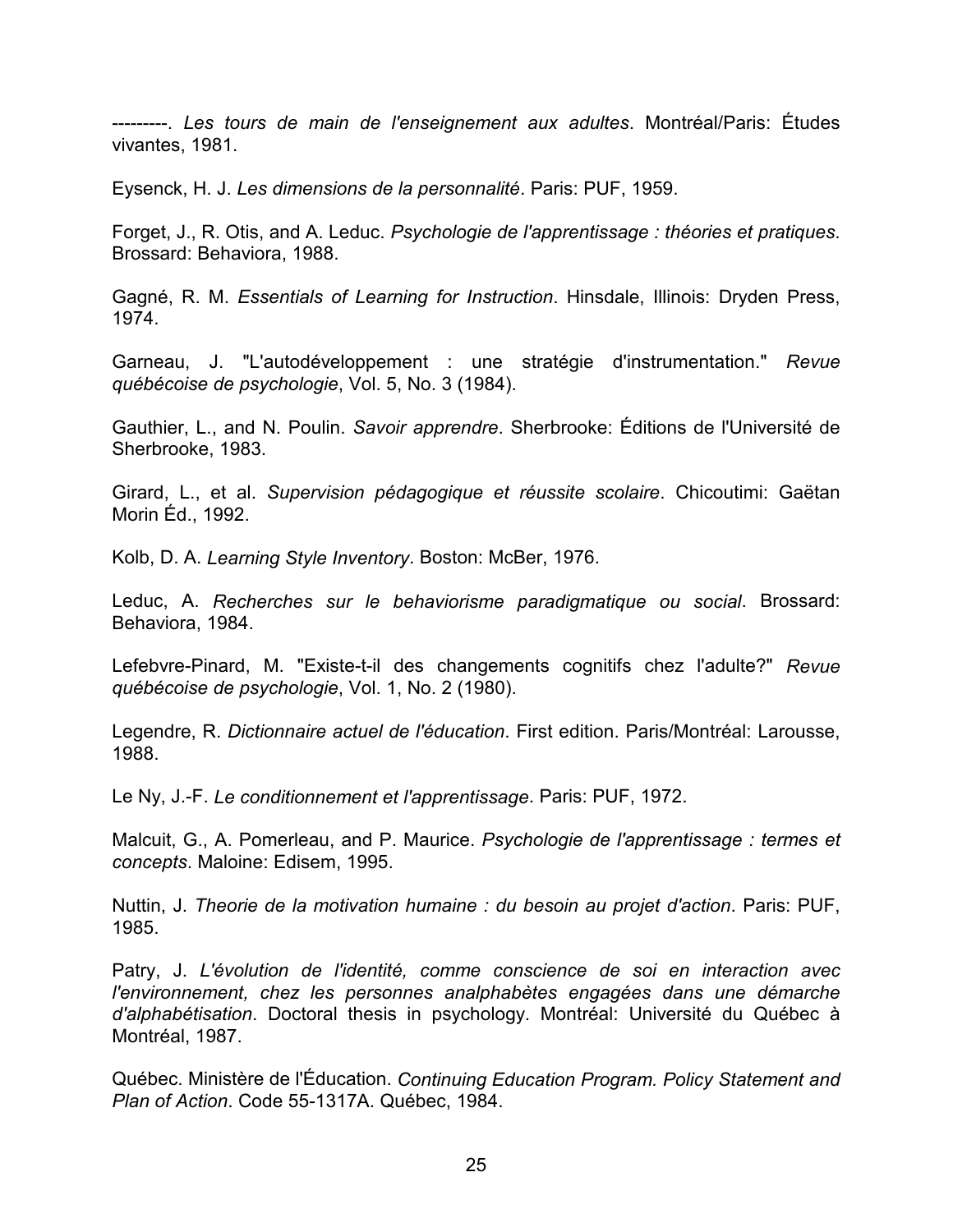Québec. Ministère de l'Éducation. Direction de la formation générale des adultes. *The Functional Learning Process*. QuÈbec, 2000. (*Pending*)

Québec. Ministère de l'Éducation. Direction générale de la recherche et du développement. Direction de l'Éducation permanente. *Customized Training: A Guide*. QuÈbec, 1986.

Québec. Ministère de l'Éducation. Direction générale de l'éducation des adultes. A *Guide to Customized Literacy Training*. Second edition. QuÈbec, 1991.

Québec. Ministère de l'Éducation. Direction générale de l'éducation des adultes. S'entraîner à former des adultes : connaissance du milieu et des pratiques dans les *commissions scolaires*. QuÈbec, 1988.

Robidas, G. Psychologie de l'apprentissage : un système d'apprentissage*enseignement personnalisÈ*. Brossard: Behaviora, 1989.

Skinner, B. F. *The Technology of Teaching*. New York: Appleton-Century-Crofts, 1968.

Staats, A. W. *Social Behaviourism.* Homewood, Illinois: Dorsey Press, 1975.

St-Arnaud, Y. Connaître par l'action. Montréal: Presses de l'Université de Montréal, 1992.

St-Yves, A. *Psychologie de l'apprentissage-enseignement : une approche individuelle ou de groupe*. QuÈbec: PUQ, 1982.

Tardif, J. *Pour un enseignement stratÈgique : l'apport de la psychologie cognitive*. Montréal: Logides (Collection Écoles), 1992.

Wagner, S., and M. Laperrière. *L'alphabétisation à repenser*. Montréal: Le carrefour d'Èducation populaire, 1980.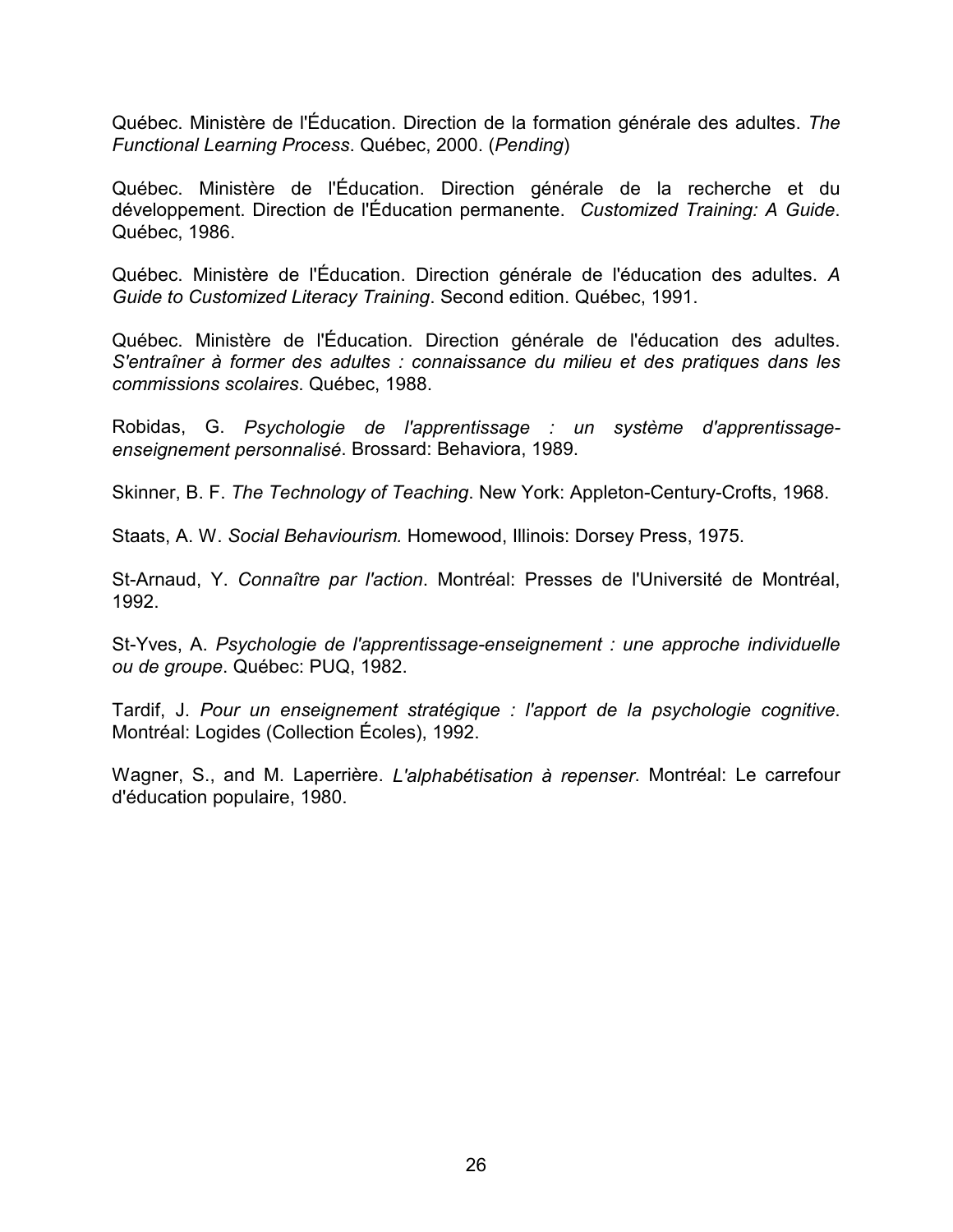## **ADDENDA**

## **LIST OF DOCUMENTS AND PUBLICATIONS**

The documents listed below are related to the *Guide to Customized Literacy Training*. They may be found in Book 6 of the *Guide*, second edition.

- Document 1: Definition of Concepts Related to the Customized Learning Approach and the Functional Learning Process
- Document 2: Facilitating Learning
- Document 3: Theme Selection and Integration of Learning
- Document 4: Planning a Literacy Activity According to the Customized Learning Approach (An Example)
- Document 5: Applying the Functional Learning Process (A Practical Example)
- Document 6: Teaching the Homophones "Too" and "To" According to the Functional Learning Process (A Practical Example)
- Document 7: Trainer Skills Involved in Using the *Guide*
- Document 8: Integrating Arithmetic into Theme Activities (Examples)
- Document 9: Using the Learner's Notebook

The following publications may also be used with the *Guide*.

- *The Functional Learning Process. (Pending)*
- *Alphanumerical Codes for English Literacy Training*.
- The following collections of texts:
	- Collection of general texts plus a universal checklist for use with a text, January 1990
	- Collection of texts on International Literacy Year, February 1990
	- Collection of texts involving a time-space orientation, January 1991
	- Universal checklist for skills development in writing, January 1991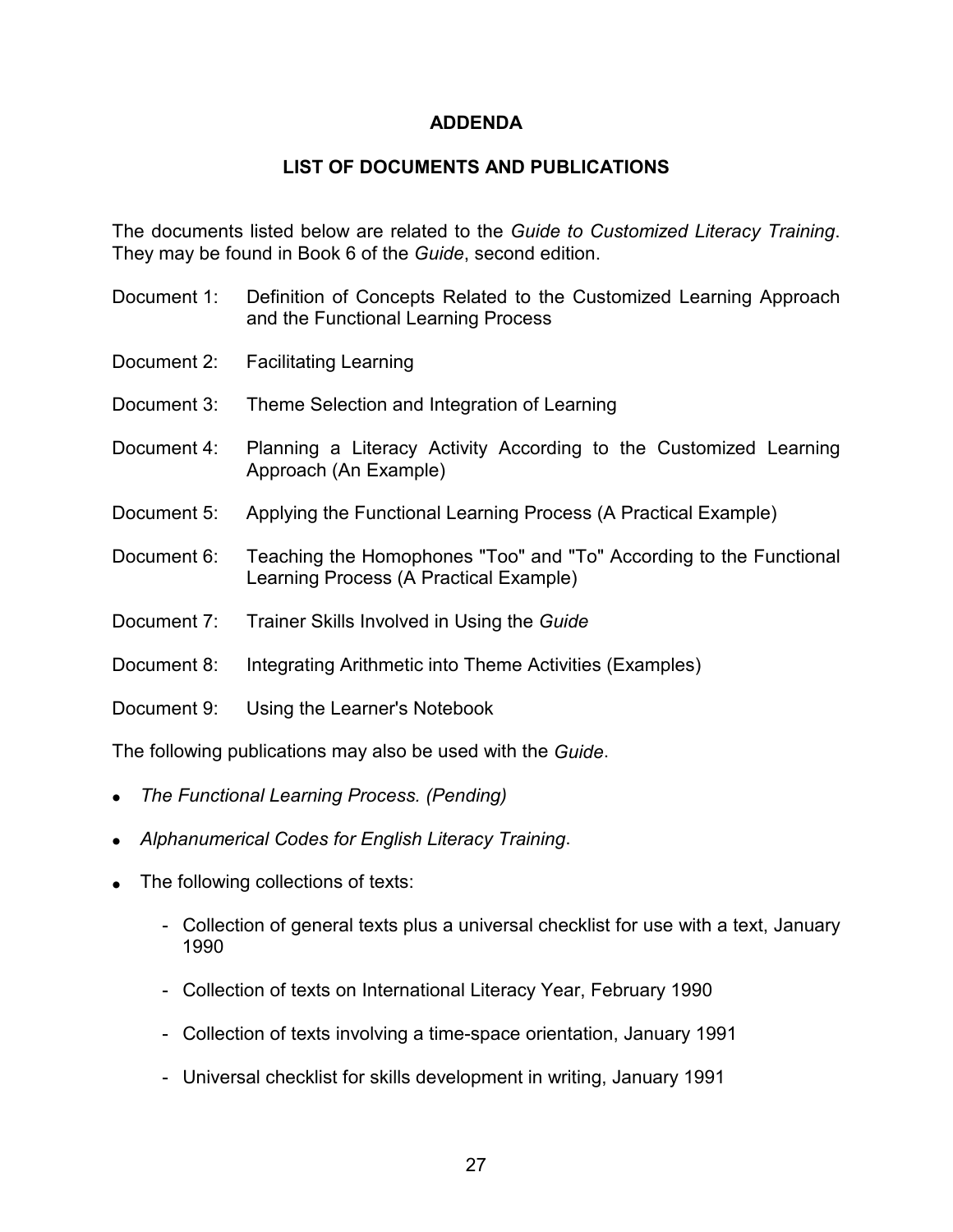- Collection of texts on learning problems, September 1991
- Collection of texts on learning, January 1993
- Video, "La formation en alphabÈtisation selon le *Guide*" CAPAV. Commission scolaire des Laurentides Tel.: (514) 229-7627 Fax: (514) 229-8131